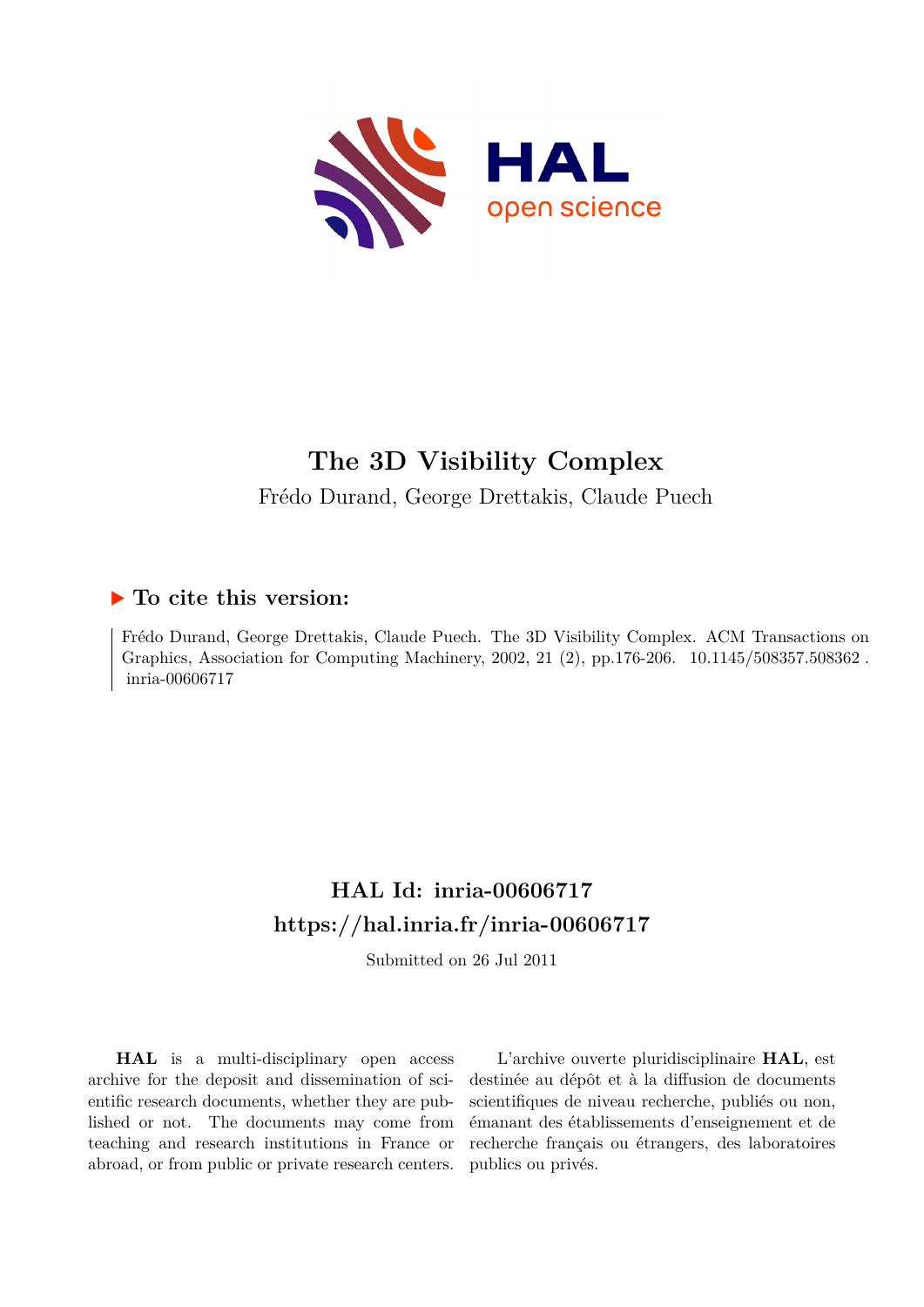## The 3D Visibility Complex

FREDO DURAND ´ iMAGIS-GRAVIR/IMAG-INRIA and MIT LCS and GEORGE DRETTAKIS iMAGIS-GRAVIR/IMAG-INRIA and REVES/INRIA SOPHIA and CLAUDE PUECH iMAGIS-GRAVIR/IMAG-INRIA

Visibility problems are central to many computer graphics applications. The most common examples include hidden-part removal for view computation, shadow boundaries, mutual visibility of objects for lighting simulation. In this paper, we present a theoretical study of 3D visibility properties for scenes of smooth convex objects. We work in the space of light rays, or more precisely, of *maximal free segments*. We group segments that "see" the same object; this defines the *3D visibility complex*. The boundaries of these groups of segments correspond to the *visual events* of the scene (limits of shadows, disappearance of an object when the viewpoint is moved, etc.). We provide a worst case analysis of the complexity of the visibility complex of 3D scenes, as well as a probabilistic study under a simple assumption for "normal" scenes. We extend the visibility complex to handle temporal visibility. We give an output-sensitive construction algorithm and present applications of our approach.

Categories and Subject Descriptors: I.3.7 [**Computing Methodologies**]: Computer Graphics—*Three-Dimensional Graphics and Realism*

General Terms: Global Visibility

Additional Key Words and Phrases: line-space, visibility classification, Visibility Complex, Visibility Skeleton

#### 1. INTRODUCTION

Visibility computations are central in many computer graphics algorithms. Some of the most common include the determination of the objects visible from a viewpoint, and the computation of umbra and penumbra. Recent techniques such as global illumination simulations require a more global approach, since the mutual visibility of all pairs of points of a scene must be determined. In many cases, visibility is the computation bottleneck, requiring the development of efficient solutions [Holzschuch et al. 1994].

iMAGIS is a joint research project of CNRS/INRIA/UJF/INPG.

Address: iMAGIS/GRAVIR, INRIA Rhône-Alpes, ZIRST, 655 avenue de l'Europe, Montbonnot, F-38334 Saint Ismier Cedex, France

*{*Fredo.Durand|George.Drettakis|Claude.Puech*}*@imag.fr http://www-imagis.imag.fr/

Part of this article builds upon the material from a Eurographics rendering workshop paper [Durand et al. 1996] and a paper at CCCG'97 [Durand et al. 1997a]. A more detailed discussion and comparison with related work has been added (section 6). The catalogue of adjacencies has been added in appendix A. In section 3.2 we have included a probabilistic study of the complexity of our structure in scenes with reasonable assumptions, and in section 4 we discuss extensions of the 3D visibility complex to handle moving objects.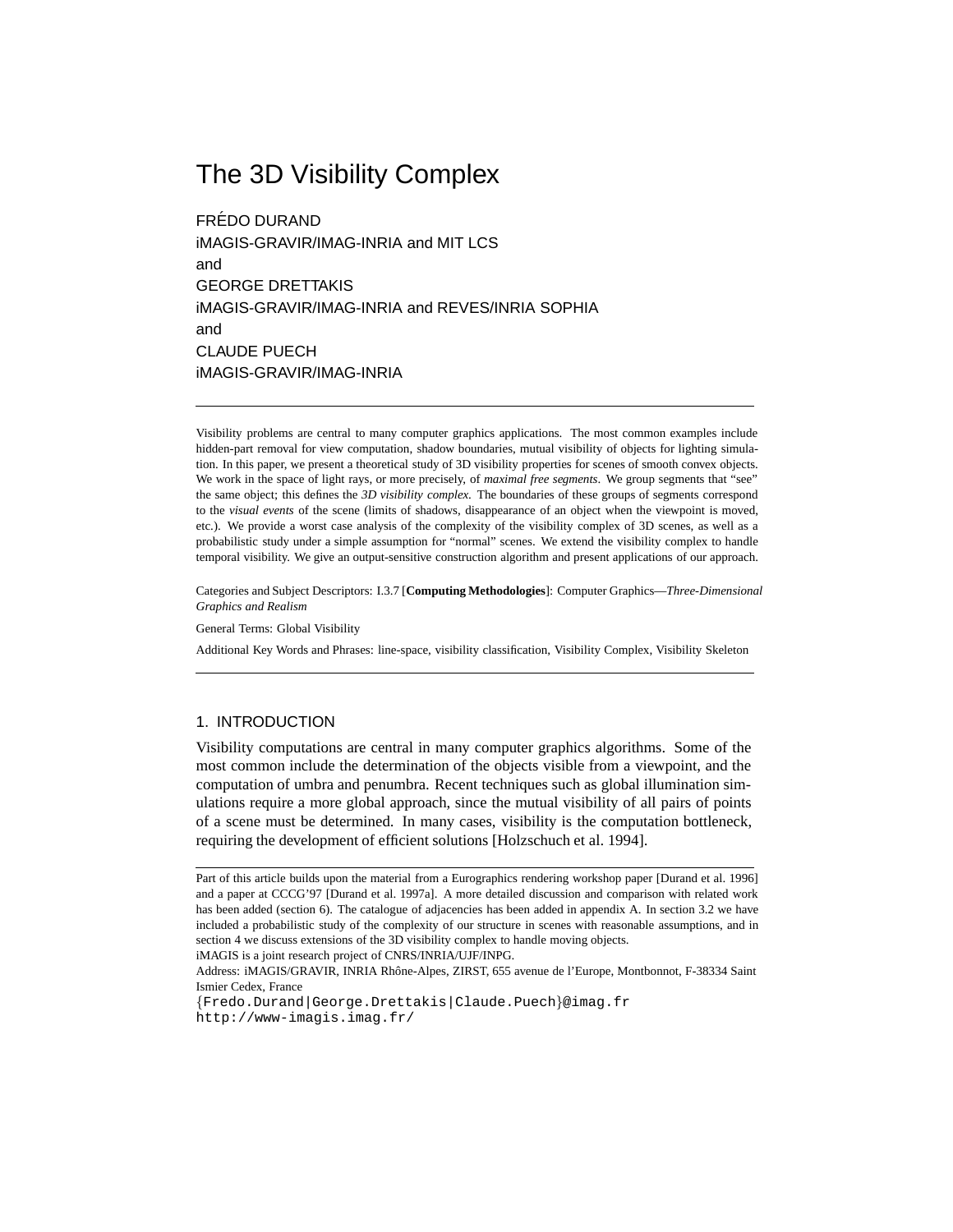Unfortunately, visibility is intricate and hard to comprehend. It is by nature global; a far away object can be visible, and spatially distant objects can have complex interactions. Previous approaches have focused on answering precise queries, and have not really sought to understand the coherence and the globality of visibility. This has led to efficient solutions, but the specificity of visibility issues has often been occluded. We believe that it is useful to better understand visibility, leading to more efficient algorithms.

The computational geometry research community has shown great interest in planar visibility. Work such as the visibility complex by Pocchiola and Vegter [1996b] provides a powerful and elegant framework to comprehend visibility properties in the plane, where visibility problems and coherence are expressed naturally.

Unfortunately, theoretical literature is poorer when 3D visibility is concerned. Researchers typically study the theoretical complexity of problems such as view computation or ray-shooting. The results available are often reductions of algorithms. Even in theory, the approach is mostly constructive and not analytical.

Our aim is first to develop a framework which describes the visibility properties of a three dimensional scene. Any query or visibility property must be easily and naturally expressed. This should be true both for simple (point seen by a ray) or more global queries or properties (limits of shadows, parts of the scene visible from a volume, set of possible views of an object). The notion of coherence must also be explicit, clearly explaining where and how a change occurs. Our approach builds upon the 2D visibility structure and framework developed by Pocchiola and Vegter [Pocchiola and Vegter 1996b; Pocchiola and Vegter 1996a; Durand and Puech 1995].

We borrow the metaphor of function analysis from Koenderink and vanDoorn [1976]. Most visibility methods permit the calculation of the values of a function: What is the point visible along this ray? Are these two points mutually visible? Nonetheless, these queries at a point do not provide more global or structural information which would permit a better description of the function: is it monotonic, continuous, are there inflexions, etc.?

When studying a question or a system, information is not encoded in "uniform", continuous regions where by definition nothing occurs. The organization or structure are defined by discontinuities, boundaries or *catastrophes* (in the sense of Thom [1972]). We will attempt to determine the sets of rays for which visibility properties remain invariant, and those for which these properties change. In practice, we will determine which rays see the same object, as well as the boundaries of these sets.

This paper proposes a mainly morphological and phenomenological study of visibility. Our approach is *topological*. Topology is based on the notion of neighbourhood. It is particularly well suited to formal study of the notion of coherence. We will however not use a strict mathematical formalism, even though the underlying notions will be present; We have chosen a more descriptive and concrete language.

#### 1.1 Overview

In the next section, we express visibility in line and segment space, and introduce a new data structure, the 3D visibility complex. In Section 3, we analyse the complexity of this data structure: We demonstrate a worst-case bound of  $O(n^4)$ , and a probabilistic bound of  $O(n^{\frac{8}{3}})$  based on a reasonable model of "normal" scenes. Section 4 informally discusses the extension of these concepts to the temporal domain, in order to study visibility among moving objects. We then describe a output-sensitive construction algorithm in Section 5. The review of previous work is postponed until Section 6, which allows us to discuss and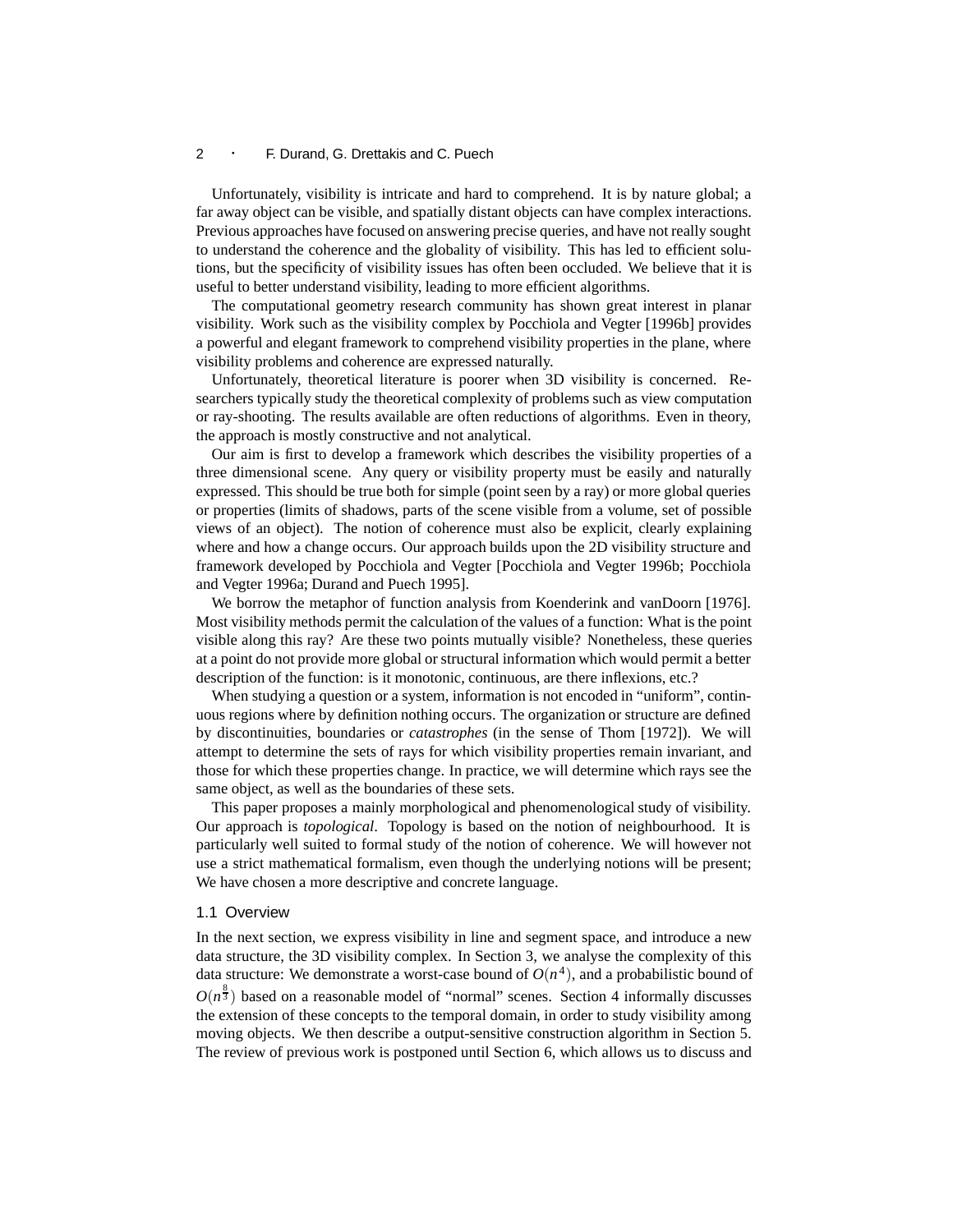interpret previous within the framework we introduce. We conclude with a discussion of future work issues.

#### 2. INTRODUCTION TO THE 3D VISIBILITY COMPLEX

We will be dealing with scenes composed of convex smooth algebraic surfaces (we do not address their precise representation, which is irrelevant for our purpose). We consider algebraic surfaces of bounded degree. The approach can however be extended to larger class of surfaces. In particular, we have extended it to polygons [Durand et al. 1997a], and piecewise concave algebraic surfaces could be handled using results from singularity theories. See, e.g., the Ph.D. thesis of the first author [Durand 1999], the work by Kergosien [1981], Rieger [1992, 1993] and Petitjean et al. [1992, 1992]. We consider scenes in general configurations. In our context, this means that we exclude incidences (tangency) between lines and objects that are not stable under small perturbations of the scene.

#### 2.1 Line vs. ray visibility

Visibility will be defined in terms of ray-object intersections. If we consider the objects to be transparent, a ray passing through them is not blocked and all the objects a line intersects must be considered. However, if we want to take occlusions into account, only the first object intersected by a ray is relevant. Nevertheless, considering rays also induces redundant information since many collinear rays "see" the same object: Consider a ray *r* with origin *A* which intersects an object at point *B* (Fig. 1(a)). All the rays collinear to *r* with an origin  $A'$  between  $A$  and  $B$  "see" the same point  $B$ . We can thus group these rays into a segment *S* (Fig. 1(b)).



Fig. 1. Maximal free segment. (a) All the rays collinear to *r* whose origin is between the two spheres "see" point *B*. (b) These rays are grouped into a *maximal free segment S*. Two other maximal free segments *S* and *S*<sup>*n*</sup> are collinear to *S*.

We will consider *maximal free segments* which are segments having no intersection with the inside of the objects and whose length is maximal, i.e. their two extremities lie on the boundary of two objects or are at infinity. In what follows we will often refer to them simply as *segments*. Examples of maximal free segments are given in Fig. 1(b). Segments can also be interpreted as rays which can *see* the two objects at their extremities. A 3D line can be collinear to many segments, separated by the objects the line intersects (see Fig. 1(b)). In this article, we will first introduce concepts in terms of line visibility, where all the objects intersected by a line are considered, and then in terms of segment visibility, where the occlusions are taken into account.

Since sets of segments are not intuitive objects, we will represent them in an appropriate space which will afford a better understanding of intricate visibility relationships. A suitable parameterization will be used for the purposes of illustration and presentation, and for the construction algorithm.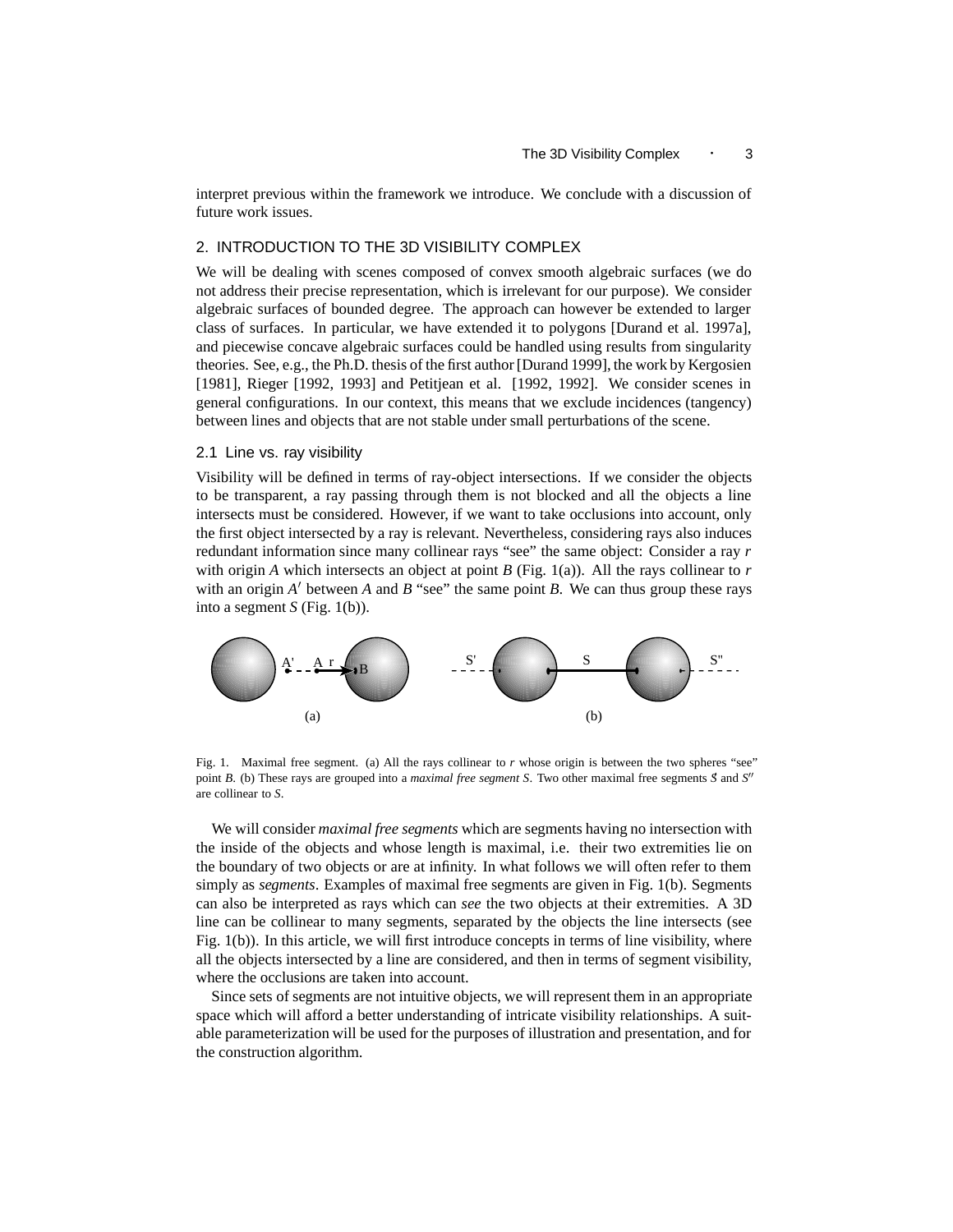

Fig. 2. Line parameterization using two spherical angles for the direction and the Cartesian coordinates of the intersection with an orthogonal plane.

#### 2.2 Parameterization for visualization

We use a parameterization which maps lines in 3D space onto points in  $\mathbb{R}^4$ . We have chosen to decompose the 4 dimensions of line space into two dimensions of direction (the spherical coordinates (θ,φ) of the direction vector of the lines) and a projection  $(u, v)$ onto the plane perpendicular to the line and going through the origin (Fig. 2). The axes of the planes are chosen such that *u* is along  $\vec{t} \times \vec{y}$ . Our mapping is thus into  $[0, 2\pi] \times$  $[-\pi/2, \pi/2] \times \mathbb{R}^2$ . Singularities occur at  $\varphi = \pm \frac{\pi}{2}$ , but since we use this parameterization for the purpose of presentation and visualization we can ignore them without loss of generality.

Visualizing 4D space is very hard. One approach is to use slices or cross sections. In this paper we will fix  $\varphi = ct$ . Such a slice will be called a  $\varphi$ -slice. Since each slice will be a 3D space  $(\theta, u, v)$ , it will sometimes be useful to cut one more time and consider  $\varphi$ and θ constant. We will obtain a 2D slice where only *u* and *v* vary, composed of all the lines which are parallel and have the direction  $(\theta, \varphi)$ . Such a slice will be called a  $\theta\varphi$ -slice. These two-dimensional  $\theta\varphi$ -slices are easier to visualize. They justify in part the choice of the parameterization because they can be interpreted as orthographic projections of the scene.

Note that this parameterization will be used mainly for illustrative and presentation purposes. The concepts presented in Section 2 through 4 are not inherent to any parameterization of lines (except when slices are involved). They could be expressed using only topological notions, although we believe that visualizing in  $\mathbb{R}^4$  greatly helps their understanding. However, the construction sweep introduced in Section 5 will explicitly use the parameterization.

#### 2.3 Tangency volumes

*Line visibility.* Visibility changes whenever a line becomes tangent to an object: A line which is tangent to an object is the limit between lines which intersect the object and lines which do not intersect it.

The set of lines tangent to one object is a 3-D set in the four-dimensional line space. This means, more intuitively, that a line has 3 degrees of freedom while staying tangent to one object (see Fig. 3). We will call the set of lines tangent to an object the *tangency*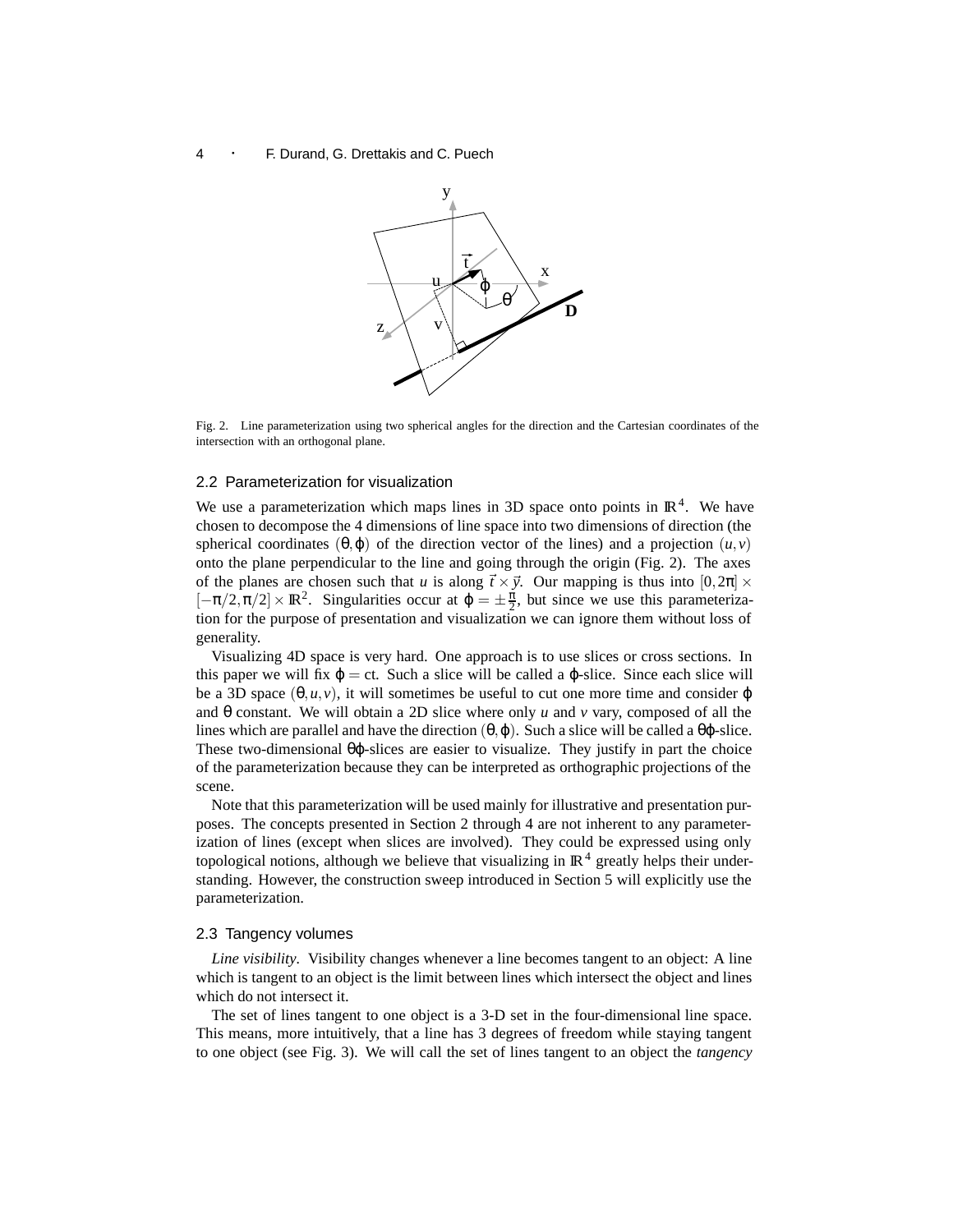

Fig. 3. To remain tangent to an object, a line has three degrees of freedom: (Rotation along the contact point, rotation backward or forward and side translation.



Fig. 4. Tangency Volume of a sphere visualized in  $\mathbb{R}^4$ . The  $\theta$  axis ( $u = 0$ ,  $v = 0$ ) is shown for each  $\phi$ -slice providing a better 3D visualization. In the left-hand ϕ-slice, which corresponds to the discontinuity in the parameterization for  $\varphi = \frac{\pi}{2}$ , the "cylinder" just turns around the  $\theta$  axis. The line *D* intersects the object and is inside the tangency volume.

*volume* of this object.

Fig. 4 shows a representation of the tangency volume of a sphere. For each ϕ-slice, the set of tangents is a sort of 2D "tube", forming a 3D structure in  $\mathbb{R}^4$ . If we consider a 2D θϕ-slice (horizontal in Fig. 4), the set of tangents sharing that direction is mapped to a circle in  $\mathbb{R}^4$ . This is also true in the general case: Because of the definition of *u* and *v*, the visualization of the set of tangents in one direction has the shape of the silhouette of the object along the corresponding orthographic projection. More precisely, the visualization of the set of tangents in one direction correspond to the *fold*) along that direction. The fold is the "silhouette" of a semi-transparent version of the object [Petitjean 1992], which is logical since we deal with line visibility and do not take occlusion into account at this point.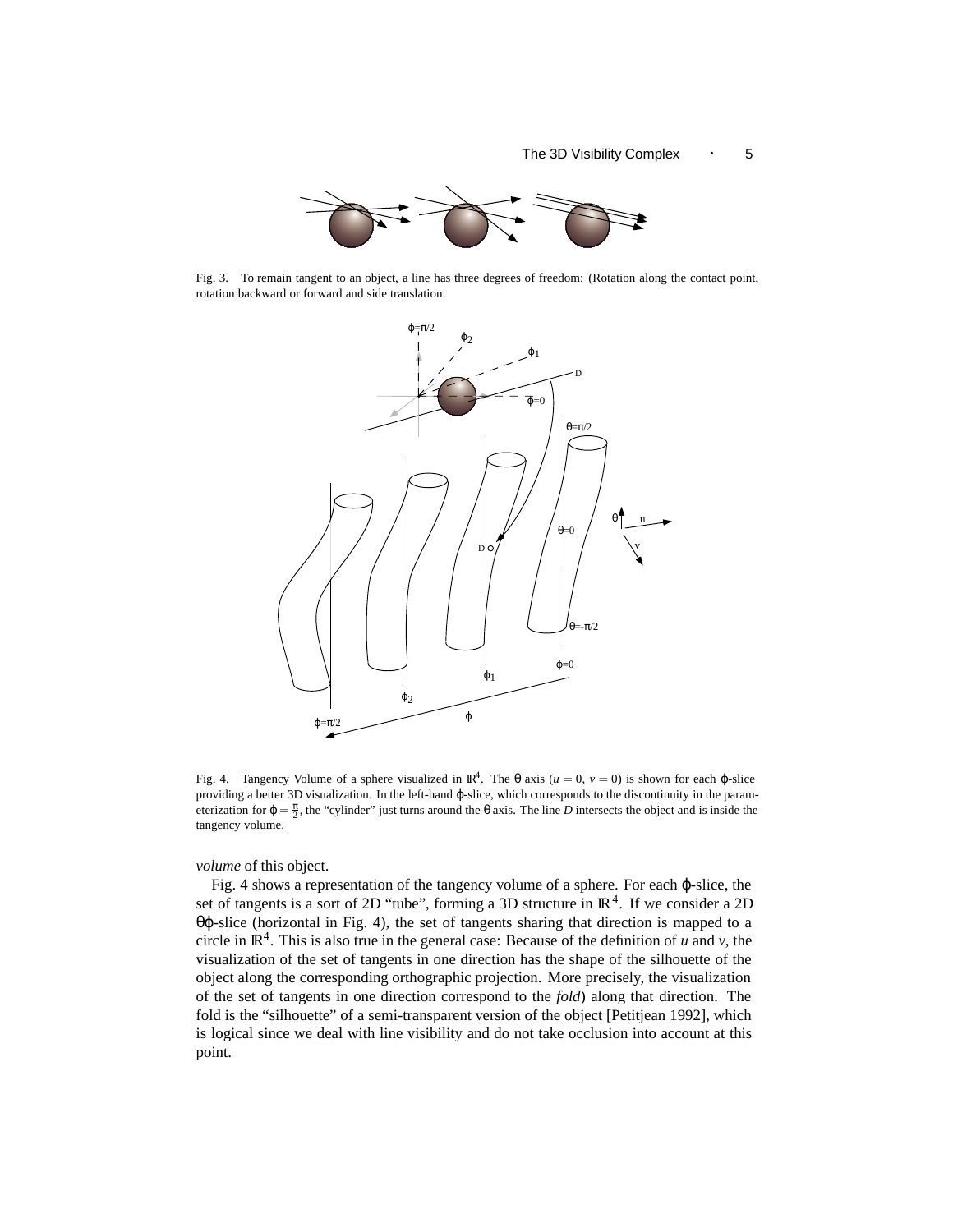

Fig. 5. Visibility for  $\theta = ct$  and  $\varphi = ct$ . If we consider lines (on the left), visibility can be described by a planar structure (below). But if we consider segments (on the right) we have different levels on this plane depending on the side of the object. The set of segments which do not intersect and the sets of those that intersect the front or the back of the object share the same boundary, the tangents to the object which correspond to its silhouette.

If a line lies *on* the tangency volume, it means that it is tangent to the object. If the line lies "inside" the 4D set bounded by the tangency volume, the line intersects the object. An example is line *D* in Fig. 4.

*Segment visibility and auxiliary complex.* Let us now consider visibility with occlusion, that is, segment visibility rather than line visibility. A line which intersects the object is collinear to two segments, one before and one after the object.

Consider a θϕ-slice such as that on the lower left of Fig. 5. Viewed in that slice, the sets of lines that intersect, and those that do not intersect the object are bounded by the fold of the object. For segment visibility we have to consider the segments that see the front of the object and those that see its back. Since such segments are collinear to the same line, they are both visualized with the same point in  $\mathbb{R}^4$ , as shown in the left of Fig. 5. The set of tangents to the object for the chosen  $\theta$  and  $\varphi$  is incident to the three sets (front, back and no intersection). This means that a segment tangent to the object has topological neighbourhood composed of segments that do not intersect the objects, some that see the front, and some that see the back.

To differentiate the segments in our visualization, we need to add a pseudo-dimension. This is not a continuous dimension since it is only used to sort all the collinear segments. If we impose  $θ = ct$ ,  $φ = ct$  and  $ν = ct$ , the sets of segments can be represented by the embedding of a graph shown on the lower right. Each tangent corresponds to a vertex of the graph. This graph is a 1D structure embedded in the *uv* real plane.

We recall that a *n*-manifold is a set for which the neighbourhood of each point is homeomorphic to  $\mathbb{R}^n$ . The embedding of a graph is manifold almost everywhere (homeomorphic to IR), except at nodes of valence greater than 2, where the branching needs to be embedded in a higher dimensional space.

Similarly, for a  $\theta\varphi$ -slice, the sets of segments is a 2-manifold almost everywhere, except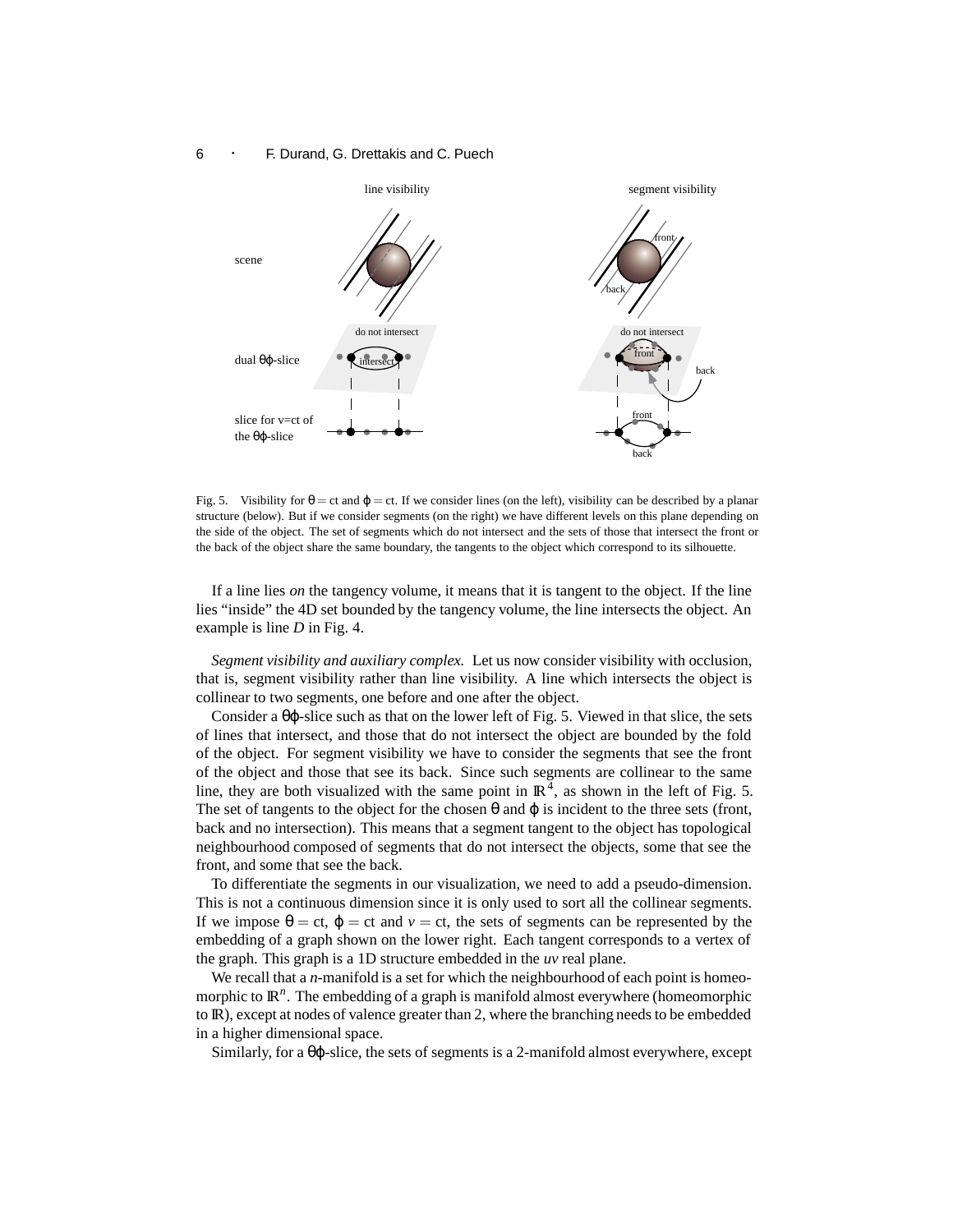#### The 3D Visibility Complex  $\cdot$  7



Fig. 6. Dual arrangement for two spheres.

at the tangents. We call the partition of the segments of direction  $(\theta, \varphi)$  according to their visibility the *auxiliary complex* for  $(θ, φ)$  (see also Fig. 7). It can be seen as a generalized orthographic view where all the objects, hidden or visible, are organized into layers. It is a 2-dimensional cellular decomposition, but it is not formally a cell-complex (a.k.a. CWcomplex) because its faces are not necessarily homeomorphic to disks [Hatcher 2001] (e.g., they can have holes if one object is in front of another object).

In a similar manner, the space of maximal free segments of a scene is a 4-manifold almost everywhere, except at the branchings on the tangency volumes.

#### 2.4 Bitangents dual arrangement and the Visibility Complex

*Line visibility and the dual arrangement.* We now consider two objects. If a line is inside the tangency volumes of both objects, it intersects them both. The tangency volumes give us a partition of the space of lines according to the objects they intersect.

**Definition:** *The Dual Arrangement is the partition of the lines of 3D space into connected components according to the objects they intersect.*

Its 4-faces are 4D sets of lines which intersect the same objects. They are bounded by portions of the tangency volumes which are 3D. The intersection of two tangency volumes is the 2D set of lines tangent to the two objects (bitangents). A bitangent corresponds to a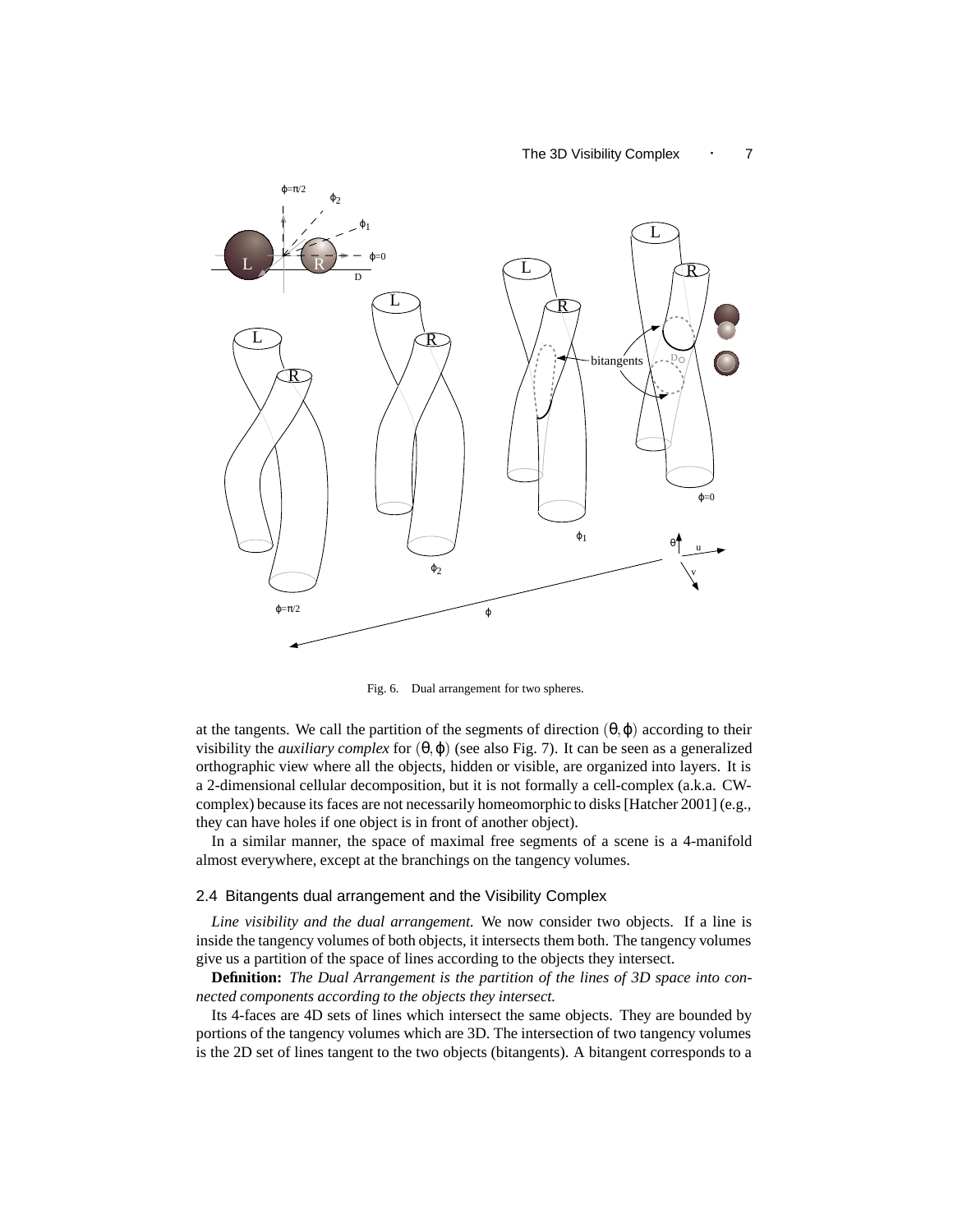

Fig. 7. Auxiliary Complex for two spheres. In the lower representation, only the points on the surfaces represented are associated with segments. In the upper view, the faces of the auxiliary complex have been moved outwards to make their incidences easier to understand. Face *F* is infinite.

*t-vertex* in an image, that is, the visual intersection of two object folds.

For a ϕ-slice, the set of bitangents is mapped onto a space curve. This is shown as a dashed line in Fig. 6 on the two ϕ-slices on the right. It corresponds to the intersection of the two "cylinders" which are the ϕ-slices of the tangency volumes. The visualization slice of a 4D face is a volume corresponding to the intersection of the interior of the two cylinders.

*Segment visibility and the Visibility Complex.* An auxiliary complex for two objects is visualized on Fig. 7 for a given direction. Its visualization is still delimited by the "silhouette" (corresponding to tangents) of the objects, but for example the "silhouette" of the upper sphere has no influence on the set *B* of segments that see the back of the lower sphere. Note that the two bitangents (shown in fat black lines) are incident to all faces.

**Definition:** *The 3D visibility complex is the partition of the maximal free segments of 3D space into connected components according to the objects they touch.*

The 4-faces of the complex are 4D sets of segments with the same objects at their extremities. They are bounded by portions of the tangency volumes which are 3D. Note that the elements of the visibility complex and those of the dual arrangement are not the same. A line can be tangent to two objects and not correspond to a bitangent segment because of occlusions.

The 3D visibility complex is a 4-dimensional cellular decomposition, but like the auxiliary complex, it is not formally a cell-complex [Hatcher 2001] because of the complex topology of its faces. In contrast, the 2D visibility complex [Pocchiola and Vegter 1996b] is actually a cell-complex.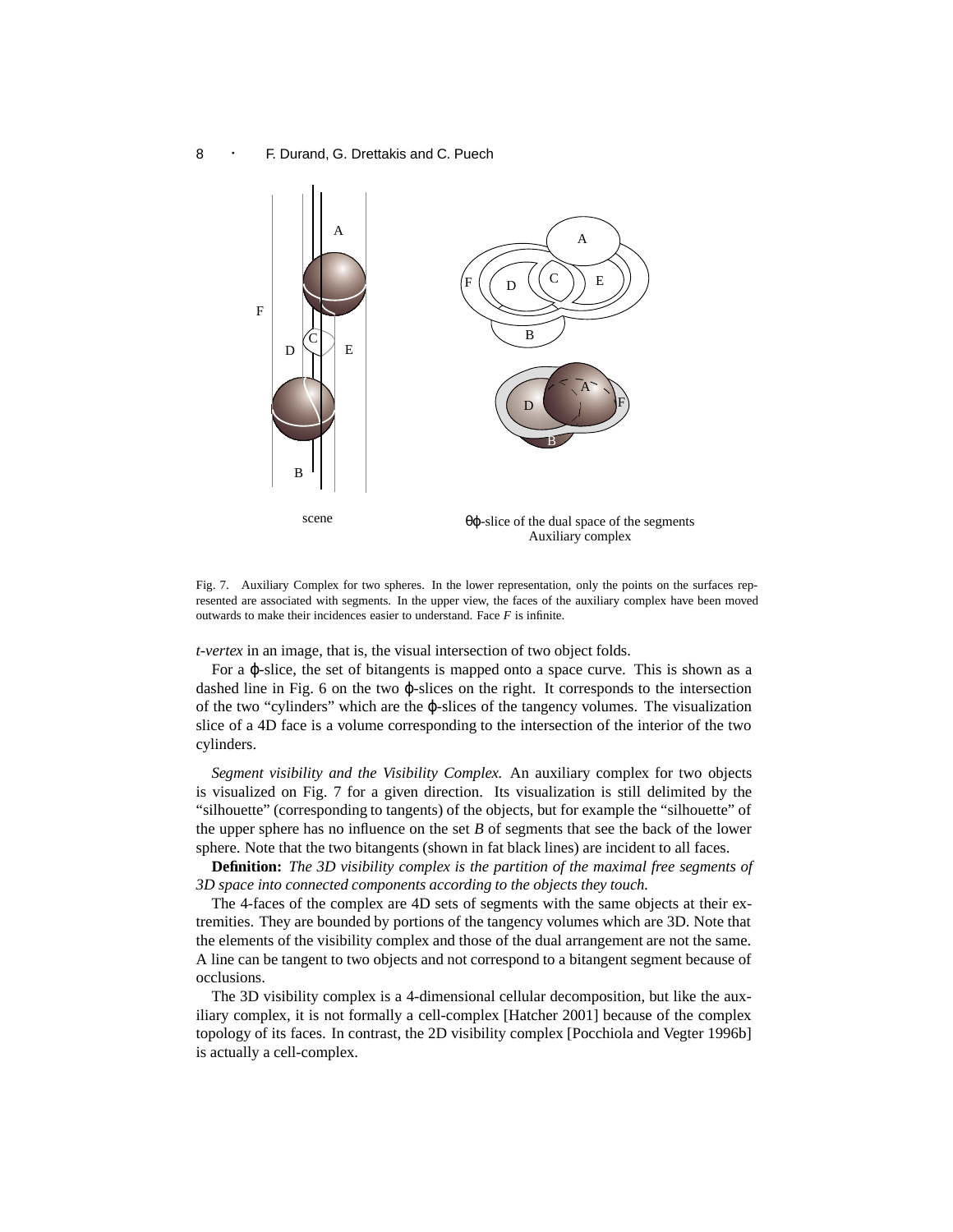#### The 3D Visibility Complex  $\cdot$  9



Fig. 8. ϕ-slice for ϕ = 0 of the faces of the visibility complex of the previous scene (Fig. 6 and 7). *A* is the set of segments that see the front of *R*, *B* is the set of segments that see the back of *L*. *C* is the set of segments between *L* and *R*. It can be interpreted as the intersection of set of lines that see *L* and the set of lines that see *R*, and in line space it has the shape of *A*∩*B*. *D* is the set of segments that see the front of *L*. Since visibility is occluded by *R* in this direction, *D* has the shape of *B*−*A*. Similarly, *E* is the set of segments that see the back of *R*. Finally, *F* is the set of segments that see neither of the two spheres. It is the *complement* of *A*∪*B*.

Fig. 8 is a  $\varphi$ -slice for  $\varphi = 0$  of all the faces of the 3D visibility complex for the scene composed of two spheres of Fig. 6. The view in a given direction is shown on the left of the cylinders, and we consider the associated auxiliary complex shown six times on the top of the schema. Each time, a face is hatched and a volume is drawn below which corresponds to the  $\varphi$ -slice of the face of the visibility complex at  $\varphi = 0$ .

Note that in our visualization, some of these slices overlap in  $\mathbb{R}^3$ , since many collinear segments are mapped onto the same point. A  $\varphi$ -slice of the complex is not manifold at the branchings of the tangency volumes.

#### 2.5 Tritangents

Consider now a scene of three objects. A line tangent to the three objects is at the intersection of the three tangency volumes. A set of connected tritangents is a 1D set in 4D line space. In a φ-slice it corresponds to a point. The set of tritangents can be also interpreted as the intersection of the three sets of bitangents.

Fig. 9 shows part of the visibility complex of a scene of three spheres. On the ϕ-slice  $\varphi = 0$ , two orthographic views of the scene for  $\theta = 0$  (View 0) and for  $\theta = \theta_2$  (View 2) are drawn next to the corresponding  $θ$  in the  $φ$ -slice. The set *F* of segments that see the spheres *R* and *B* is shown by its two slices  $F_0$  and  $F_{\varphi 1}$ . It is the intersection of the tangency volume of *R* and *B* minus the tangency volume of *G*. The tritangents are the points in white. Note that because of occlusion by the sphere *G*, lines that are bitangents of the *R* and *B* do not correspond to bitangent segments. This is shown in Fig. 10 which is a zoomed view of the  $\varphi$ -slice  $\varphi = 0$ . The set of bitangents  $B_0$  is cut because bitangent lines such as *D* intersect *G* and do not correspond to bitangent segments. We can thus see that the tritangent  $T_0$  and  $T_0^\prime$ are the intersection of the ϕ-slices of the three tangency volumes, and are also incident to the three sets of bitangents  $B_0$ ,  $B'_0$  and  $B''_0$ .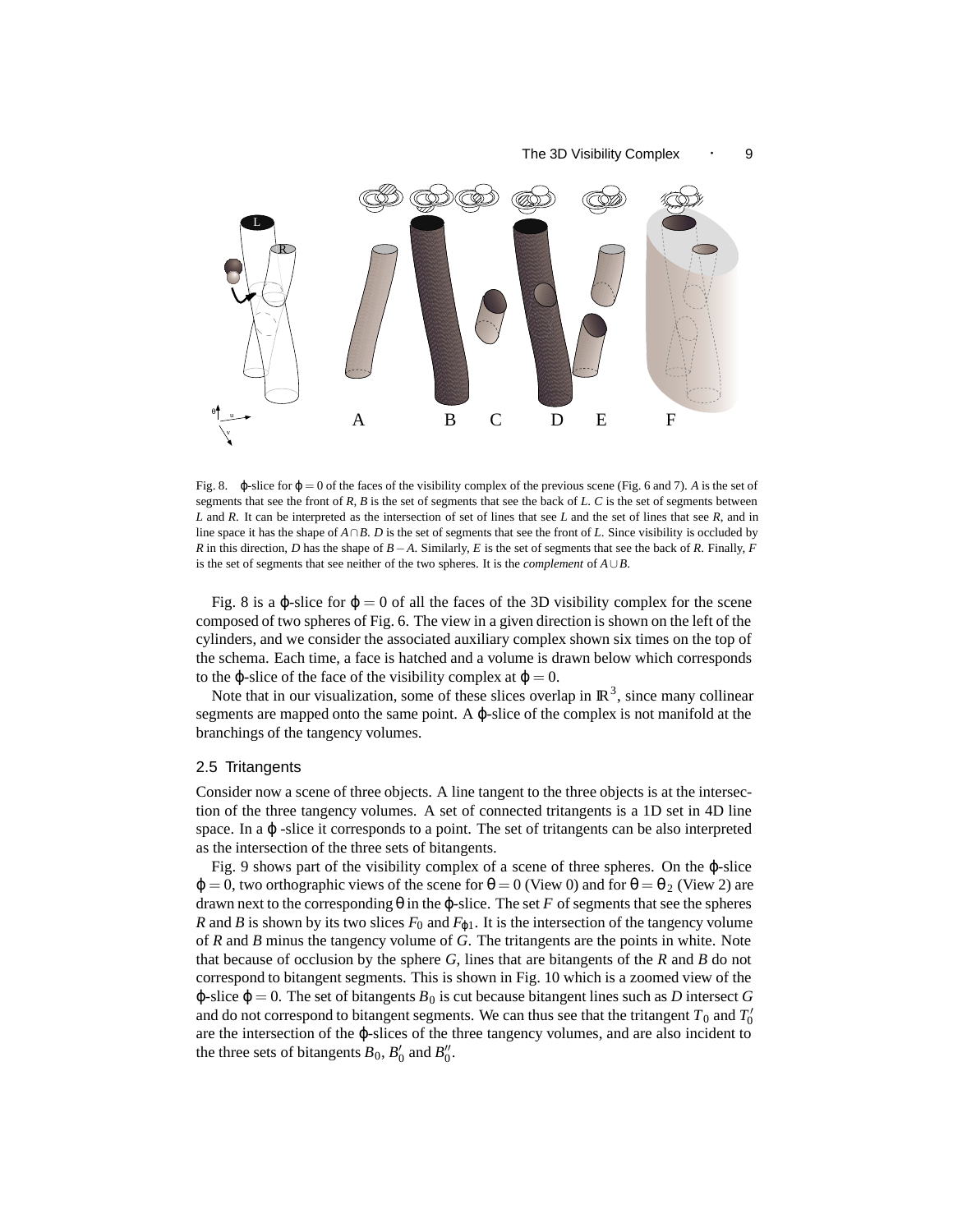

Fig. 9. Visibility Complex of a scene of three spheres.



Fig. 10. Zoomed view of the  $\varphi$ -slice  $\varphi = 0$ .

Tritangents induce *visual events* or *visibility events*, e.g. [Rieger 1987; Rieger 1990; Petitjean 1992; Petitjean et al. 1992]. Visual events describe the *qualitative* (or topological) changes in visibility. Consider the example in Fig. 11. As the viewpoint moves downwards, sphere *A* becomes hidden by the conjunction of *B* and *C*. This occurs when the viewpoint lies on a tritangent. In what follows, we will interchangeably refer to a visual events or to the set of lines inducing it.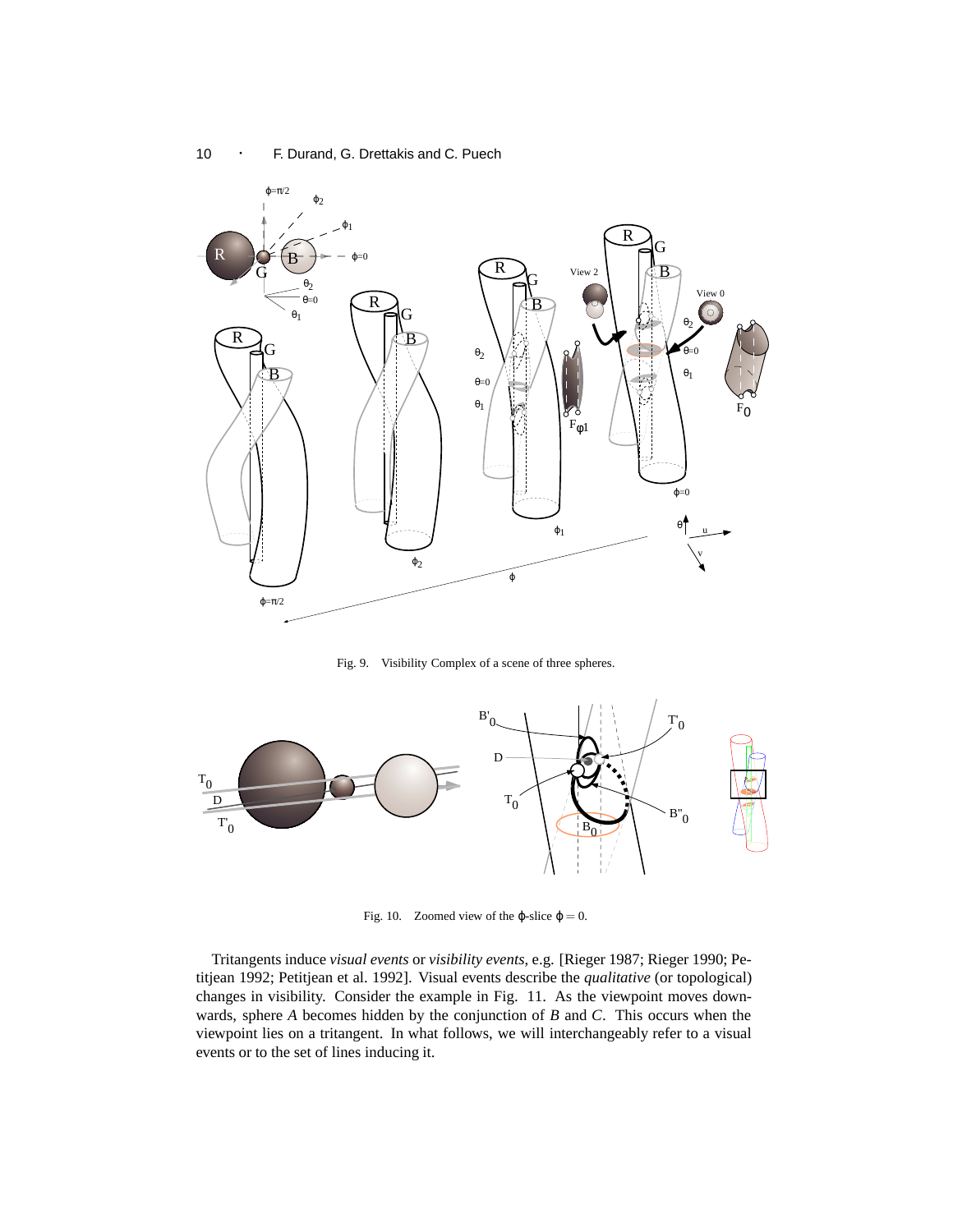#### The 3D Visibility Complex 11



Fig. 11. Tritangency visual event. At viewpoint 2, sphere *A* becomes hidden by sphere *B* and *C*. This occurs as the viewpoint lies on a line tangent to the three spheres.



Fig. 12. Tangent crossing singularity. As the viewpoint moves downwards, the back sphere becomes hidden by the front-most one. At viewpoint (b) a singularity occurs (highlighted with a point): the two spheres are visually tangent.

Note that a scene does not necessarily contain tritangents (this is for example the case in Fig. 13(a) page 13).

#### 2.6 Tangent crossing

There is another type of visual event called a *tangent crossing*. It is induced by planes tangent to two objects, and to the lines going through the corresponding two points of tangency. Consider the case of a sphere hidden behind another sphere. If the viewpoint is moved, the sphere will become visible when the two spheres are visually tangent (Fig. 12). The line going through the viewpoint and the point of visual tangency is contained in a plane tangent to the two spheres.

How is this interpreted in our parameterization? These tangent crossing critical lines are subsets of bitangents. They correspond to minima or maxima with respect to  $\theta$  in the  $\varphi$ -slices. To understand why, remember that a  $(\varphi, \theta)$ -slice of the complex corresponds to an orthographic view. Consider a rotation at  $\varphi = ct$  starting at a direction for which the two objects are distinct in the view. Bitangents (t-vertices) will appear in the orthographic view at a tangent crossing. The tangent crossing thus corresponds to the first  $\theta$  at which a set of bitangents starts.

The same reasoning can be applied to show that tangent crossings are also minima or maxima in θ-slices. If occlusion occurs because of a third object, the tangent crossing can be discarded and the minimum or maximum of a bitangent set can be another event, as is the case in Fig. 10 where the tritangent  $T'_0$  is the maximum of the set  $B_0$ .

Tangent crossings, as all visual events, are induced by 1D sets of lines. These events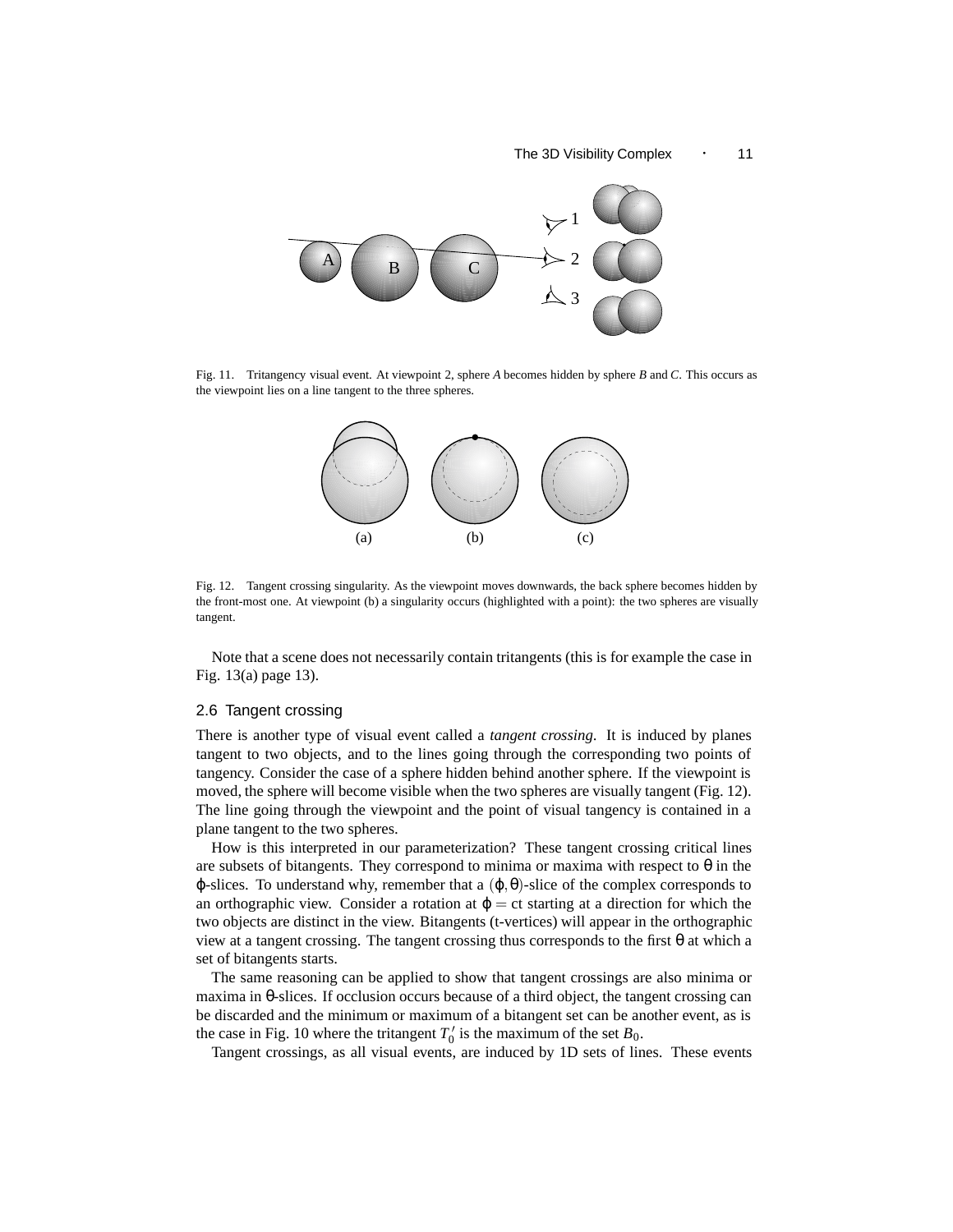# Dimension Scene configuration  $\phi$ -slice in line space Name Notation  $4 \t\t 4$ -face  $\bigcup$  tangency volume T 2 bitangency face T+T  $1 \quad | \quad \cup \quad \cup \quad \vert \quad$  0 | tritangency arc | T+T+T 1 tangent crossing T++T 0 vertex T+T+T+T 0 vertex T++T+T

#### 12 **· F. Durand, G. Drettakis and C. Puech**

Table 1. Elements of the visibility complex

are crucial for dynamic maintenance of views, aspect graphs and discontinuity meshes. Triple-tangency and tangent-crossing are the only visual events for convex smooth objects (see e.g. the catalogue of Kergosien [1981] or Petitjean [1992] and his co-authors [1992]).

#### 2.7 Notation and vertices

Before describing the 0-dimensional faces of the 3D visibility complex, we introduce a notation for the different faces and the corresponding events, which we borrow from Petitjean et al. [1992, 1992]. The tangency between an object and a line is noted *T*, and multiple tangencies are noted using  $+$ . A bitangent is noted  $T + T$ , and a tritangent is  $T + T + T$ . The higher-order incidence at a tangent crossing is denoted by  $++$ . A tangent crossing is thus noted  $T + T$ .

Using this notation, the first kind of 0-faces of the complex are  $T + T + T + T$  segments (tangent to four objects). The second sort of vertices are  $T + T + T$  segments, which are tangent to 3 three objects, two of them sharing a tangent plane.

The dimensions and incidences of the boundaries of the faces of the 3D Visibility Complex are summarized in table 2.7. Note that a scene can have a visibility complex with neither vertex nor tritangency arc.

#### 3. COMPLEXITY ANALYSIS

In this section, we analyze the complexity of the 3D visibility complex. The algebraic objects are assumed to have bounded degree. In what follows, *n* represents the number of smooth convex objects.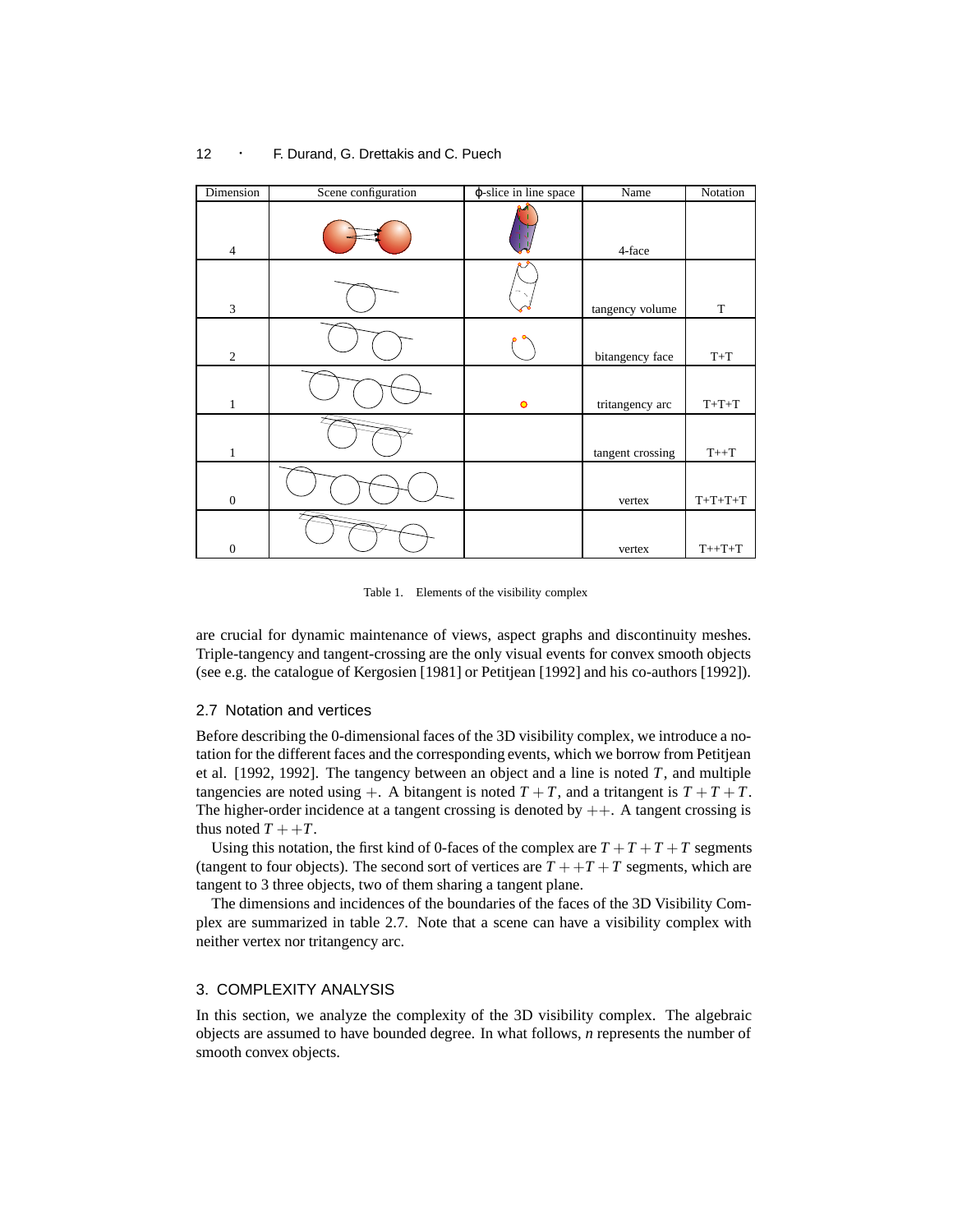#### The 3D Visibility Complex • 13



Fig. 13. Lower and upper bound scenes for the visibility complex (a) Scene with an  $O(n)$  Visibility Complex. (b) Scene with a  $O(n^4)$  Visibility Complex (an example of  $T + T + T$  critical segment is shown).

#### 3.1 Lower and upper bound

THEOREM 1. *The size of the 3D visibility complex is*  $\Omega(n)$  *and*  $O(n^4)$  *where n is the number of objects of the scene.*

The  $\Omega(n)$  bound is trivial since there exists at least one tangency volume for each 3D object. The  $O(n^4)$  bound comes from the number of  $T + T + T + T$  events. However, we have to prove that the size of the complex is dominated by their number  $<sup>1</sup>$ . For this purpose,</sup> we need to prove that the number of faces of dimension 4, 3 and 2 is bounded by a constant factor of the number of faces of dimension 1. A sketch of the proof can be found in the appendix.

The size of the complex is thus bounded by the number of 1-faces which are not adjacent to a 0-face plus the number of 0-faces. For each event type, the number of possible systems of algebraic equations depends on the number of objects implicated, the  $T + T + T + T$ critical line sets are thus the most numerous with their number being bounded by  $O(n^4)$ .

We show in figure 13(a) an example of a scene with a visibility complex of size  $O(n)$ : there is one  $T + T$  face for each pair of neighbours spheres. Note there is no  $T + T + T$ face in this case because of the decreasing radius of the spheres. There is no 0-face because there can be no  $T + T + T$  nor  $T + T + T + T$  segment. The scene in figure 13(b) is similar to the one given by Plantinga and Dyer [1990] and has a  $O(n^4)$  visibility complex. There are two "grids", each one composed of two very slightly perturbed (to avoid degeneracies) orthogonal sets of  $\frac{n}{4}$  parallel thin ellipsoids. Consider an ellipsoid in each of the four sets: there is always a  $T + T + T + T$  critical segment.

#### 3.2 Probabilistic complexity

Unfortunately, these theoretical bounds do not provide much information about practical complexity in the case of "normal" scenes. The scenes shown in figure 13 are very different from scenes typically used in computer graphics. Some probabilistic approaches using a model of "reasonable" scenes in the spirit of de Berg et al. [1997] should be made.

<sup>1</sup>for example, the size of a tetrahedralisation is not necessarily dominated by the number of vertices, it can be quadratic. See, e.g. the book by Boissonnat and Yvinec [1998], chapter 13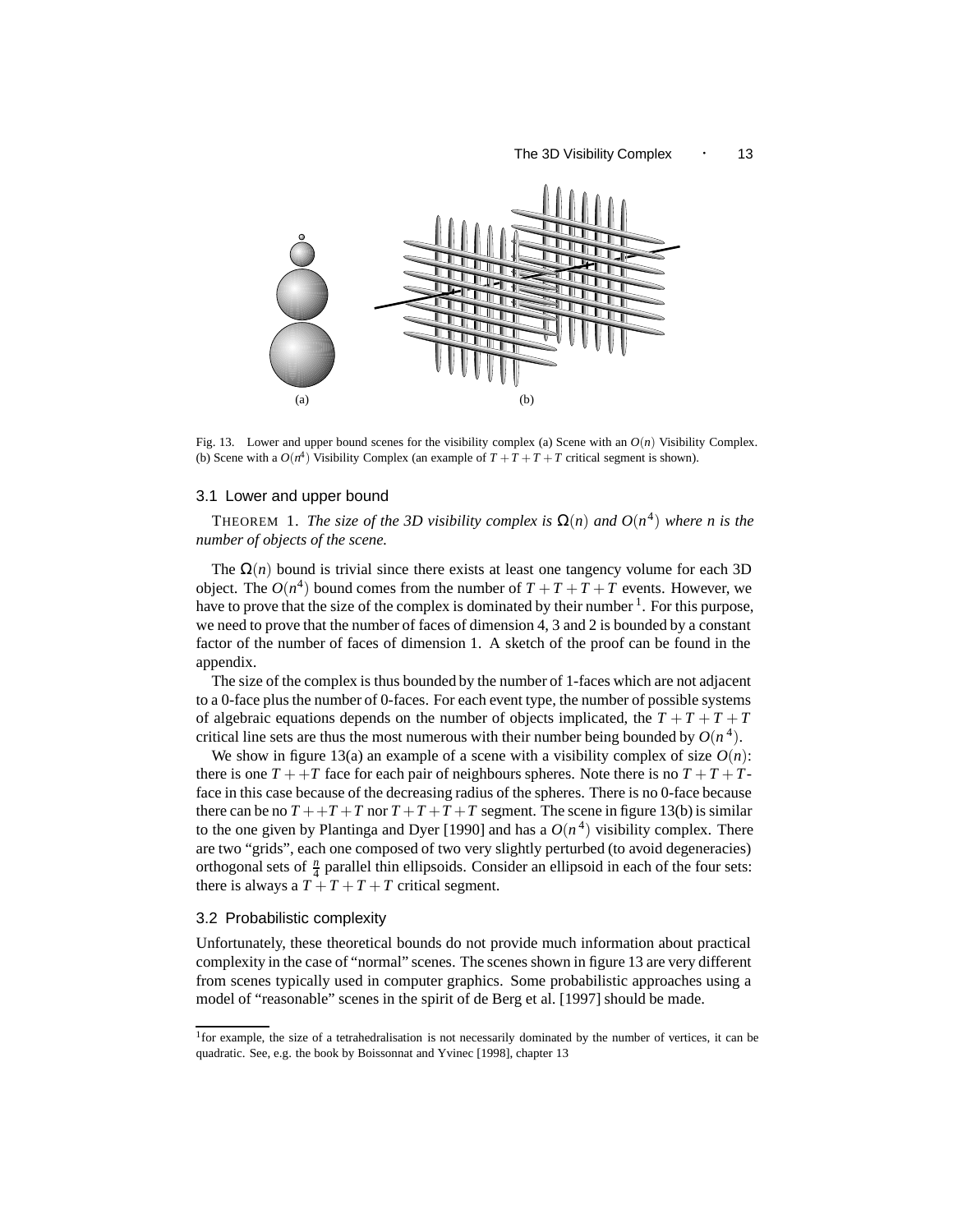As a first step, we study the number of triples of objects generating tritangents in "reasonable" scenes. Potentially, any triple of object can interact and generate tritangents. However, in order to obtain scenes exhibiting  $O(n^3)$  triple interactions, one has to consider asymptotically infinitely thin objects, such as in Fig. 13(b). In contrast, implementations by e.g. Drettakis and Fiume [1994] or Durand et al. [1997b] have shown that the practical scenes they tried do not contain  $O(n^3)$  triple-tangent interactions. This discrepancy can be explained because, in typical computer graphics scenes, the size of the objects is bounded, and the geometric complexity is increased by adding smaller details or by placing many objects next to each other, not by adding many interleaved infinite lines. We propose here a simplified probabilistic model for these "reasonable" scenes, and show that under our assumptions the mean number of triples of objects generating tritangents is  $O(n^{\frac{7}{3}})$ .

We consider a scene model where objects of bounded extent are uniformly distributed inside a finite sphere.  $R$  is the radius of the scene, and  $r$  is the maximum radius of an object. The density of objects is constant as their number varies: If  $n$  is the number of objects we have  $\frac{R}{r} = \Theta(\sqrt[3]{n})$ . We first study the probability that, given two objects, a third object generates a tritangent with them. We will show that this can be expressed as a volume ratio. We will then integrate over all objects to get a bound on the mean total number of interacting triples. To simplify our calculation, we use bounding spheres enclosing the objects.

*Probability given two objects.* Consider two objects *A* and *B* separated by a distance *x*. We want to obtain a bound on the probability  $P_{AB,x}$  that a third object *C* generates a tritangent with *A* and *B*. This will happen only if the sphere bounding *C* intersects the hourglass volume formed by two cones and a cylinder tangent to the two spheres enclosing *A* and *B* (Fig. 14). The probability that a sphere of radius *r* intersects this volume is equal to the probability that the center of the sphere intersects an hourglass volume dilated by *r* (i.e. the Minkowski sum of the hourglass and the sphere). Since we assume that the object centers are uniformly distributed, this probability is equal to the ratio between the volume of the dilated hourglass and the volume of the sphere bounding the scene.



Fig. 14. An object *C* can generate a tritangent with *A* and *B* only if it intersects the hourglass volume. *D* does not generate tritangents with *A* and *B*.

We now compute the volume of the dilated hourglass. Recall that *x* is the distance between the centers of the bounding spheres of *A* and *B*. We distinguish the case where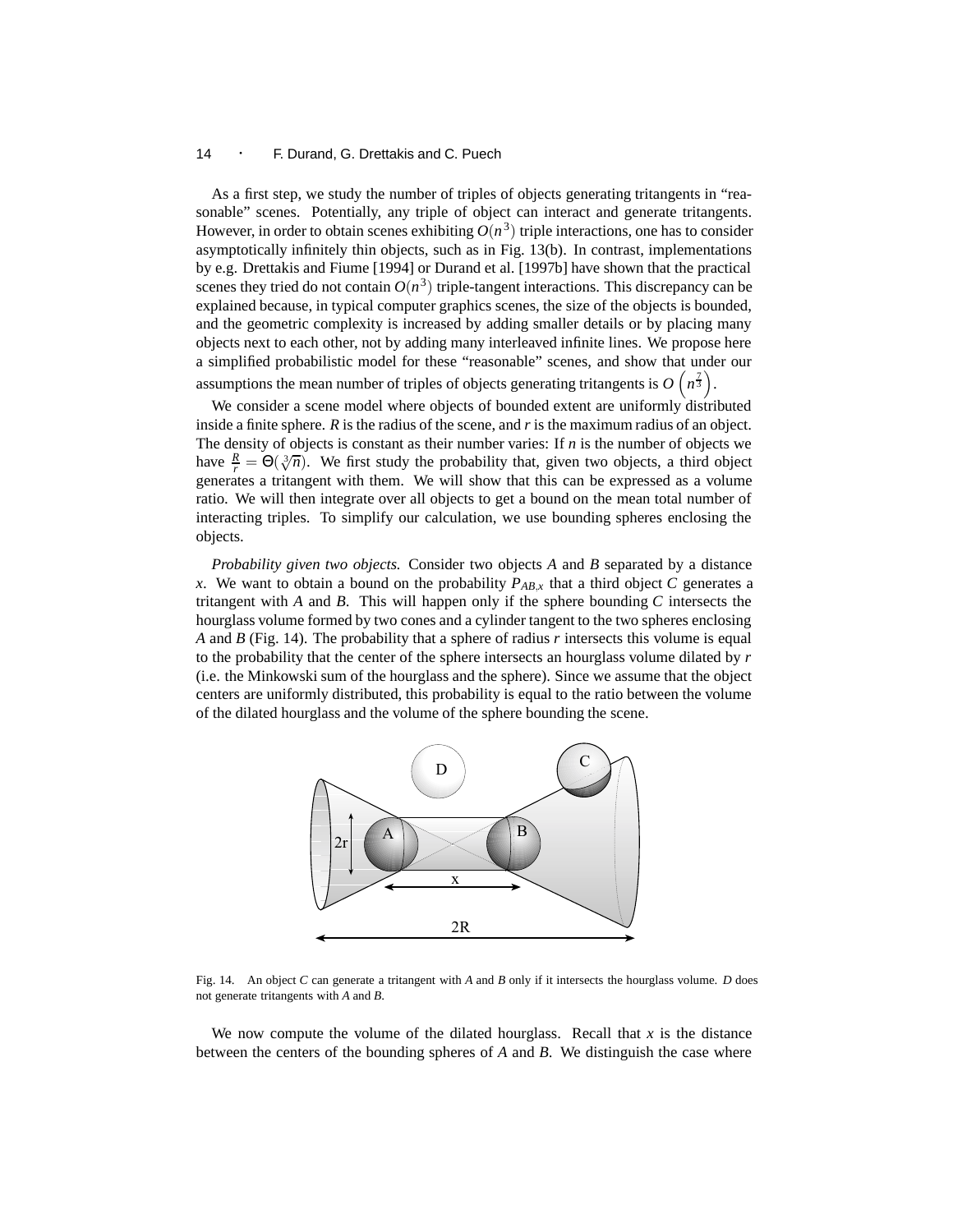

Fig. 15. (a) Dilated hourglass volume. (b) Construction of one cone of the dilated hourglass.

 $x \leq 4r$  and the case where  $x > 4r$ . In the first case we trivially bound the volume by the volume of the scene sphere, *i.e.*,  $P_{AB,x \leq 4r} \leq 1$ . We will see that this case is asymptotically negligible.

In the latter case, we bound the volume of the dilated hourglass by the sum of a cylinder of length *x* and diameter 4*r* and two cones with apex at the centers of *A* and *B* and height 2*R*, as shown in Fig. 15. The volume of the cylinder is  $vol_{cylinder} = 4\pi r^2x$ .

Let us now bound the volume of one cone. We compute its radius  $r'$  at height  $x$ , using similar right-angle triangles:

$$
\frac{r'}{2r} = \frac{x}{y}
$$
  

$$
r' = 2r \frac{x}{\sqrt{x^2 - 4r^2}}
$$

To show that  $r'$  is a decreasing function of  $x$ , we compute the derivative:

$$
\frac{dr'}{dx} = \frac{-2r}{(x^2 - 4r^2)\sqrt{\frac{x^2 - 4r^2}{x^2}}}
$$

And since  $x > 4r$ , this derivative is always negative and  $r'$  is a decreasing function of x. We can thus bound it by its value for  $x = 4r$ , that is less than  $r' \leq \frac{4}{\sqrt{3}}r$ . The volume of one cone is then:

$$
vol_{cone} = \pi \left( r' \frac{2R}{x} \right)^2 \frac{2R}{3} \le \pi \left( \frac{4}{\sqrt{3}} r \frac{2R}{x} \right)^2 \frac{2R}{3} \le \frac{128 \pi r^2 R^3}{9x^2}
$$

The total volume of the dilated hourglass is then bounded by:

$$
vol_{hourglass} \leq 2vol_{cone} + vol_{cylinder} \leq 4\pi r^2 + 2\frac{128\pi r^2 R^3}{9x^2}
$$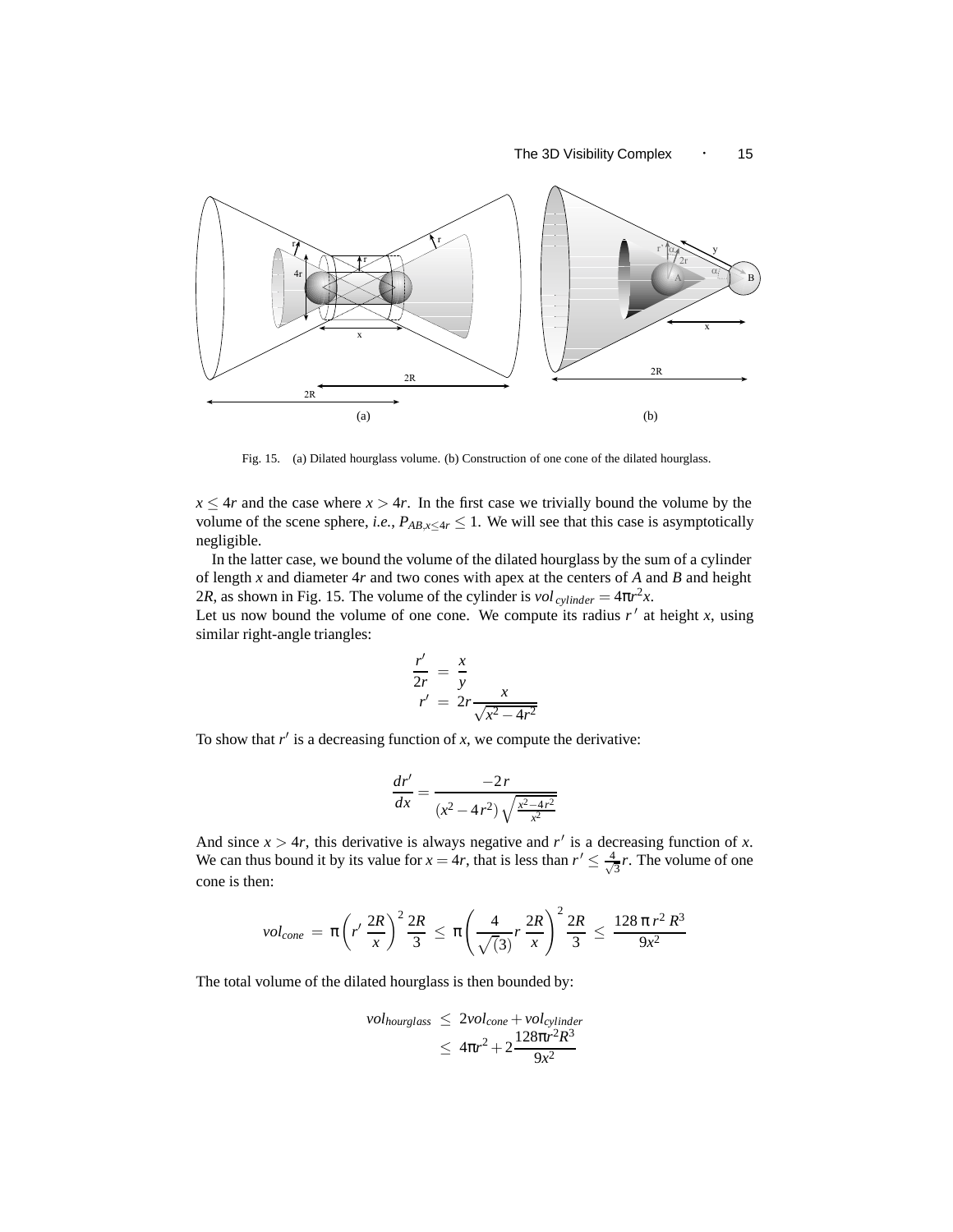We divide by the volume of the scene sphere to obtain a bound on the probability:

$$
P_{AB,x} \leq \frac{vol_{hourglass}}{vol_{sphere}} \leq \frac{3r^2x}{R^3} + \frac{64r^2}{3x^2}
$$

*Probability for all the objects.* We now have a bound on the probability, given a pair of objects at distance *x* that a third object *C* generates a tritangent with them. We have to compute the total mean number of such triples, that is consider every possible *C*, and every possible pair *A*,*B* at every possible distance *x*.

Until now, we have considered that the distance *x* between *A* and *B* is fixed. Consider now a random pair *A*,*B*. We have to take into account the probability that they lie at distance *x*. We use a result of integral geometry by Santaló ([1976], page 212, or see also the book by Mathai [1999], page 296) on the probability distribution of distances of pairs of points inside a sphere of radius *R*:

$$
\mu(x) = \frac{x^2}{R^3} \left( 3 - \frac{9x}{4R} + \frac{3x^3}{16R^3} \right), \ \ 0 \le x \le 2R,
$$

that is, the probability that two random points in a sphere of radius *R* lie at a distance between *x* and  $x + dx$  is  $\mu(x) dx$ .

To obtain the total mean number of triples *M* we integrate over *x* and multiply by the number of triples of objects,  $\frac{n(n-1)(n-2)}{6}$ . Recall that we have distinguished the case *x* ≤ 4*r* where the probability is bounded by 1 and the case  $x > 4r$  where the probability is given by a ratio of volumes.

$$
M < \frac{n(n-1)(n-2)}{6} \int_{x=0}^{2R} P_{AB,x} \mu(x) \, dx \\ < \frac{n(n-1)(n-2)}{6} \left( \int_{x=0}^{4r} 1 * \mu(x) \, dx + \int_{x=4r}^{2R} \left( \frac{3r^2 x}{R^3} + \frac{64r^2}{3x^2} \right) \mu(x) \, dx \right) \tag{1}
$$

We now derive bounds on the two integrals in inequality (1). The first integral is:

$$
\int_{x=0}^{4r} \frac{x^2}{R^3} \left(3 - \frac{9x}{4R} + \frac{3x^3}{16R^3}\right) dx = \frac{(4r)^3}{R^3} - \frac{9(4r)^4}{16R^4} + \frac{3(4r)^6}{96R^6}
$$
\n
$$
= 128 \frac{r^6}{R^6} - 144 \frac{r^4}{R^4} + 64 \frac{r^3}{R^3}
$$
\n(2)

The second integral in inequality 1 is:

$$
\int_{x=4r}^{2R} \left( \frac{3r^2x}{R^3} + \frac{64r^2}{3x^2} \right) \mu(x) dx = \int_{x=4r}^{2R} \frac{3r^2x}{R^3} \frac{x^2}{R^3} \left( 3 - \frac{9x}{4R} + \frac{3x^3}{16R^3} \right) dx + \int_{x=4r}^{2R} \frac{64r^2}{3x^2} \frac{x^2}{R^3} \left( 3 - \frac{9x}{4R} + \frac{3x^3}{16R^3} \right) dx
$$
\n(3)

Since the integrand is positive, we can bound the first term by extending the lower limit to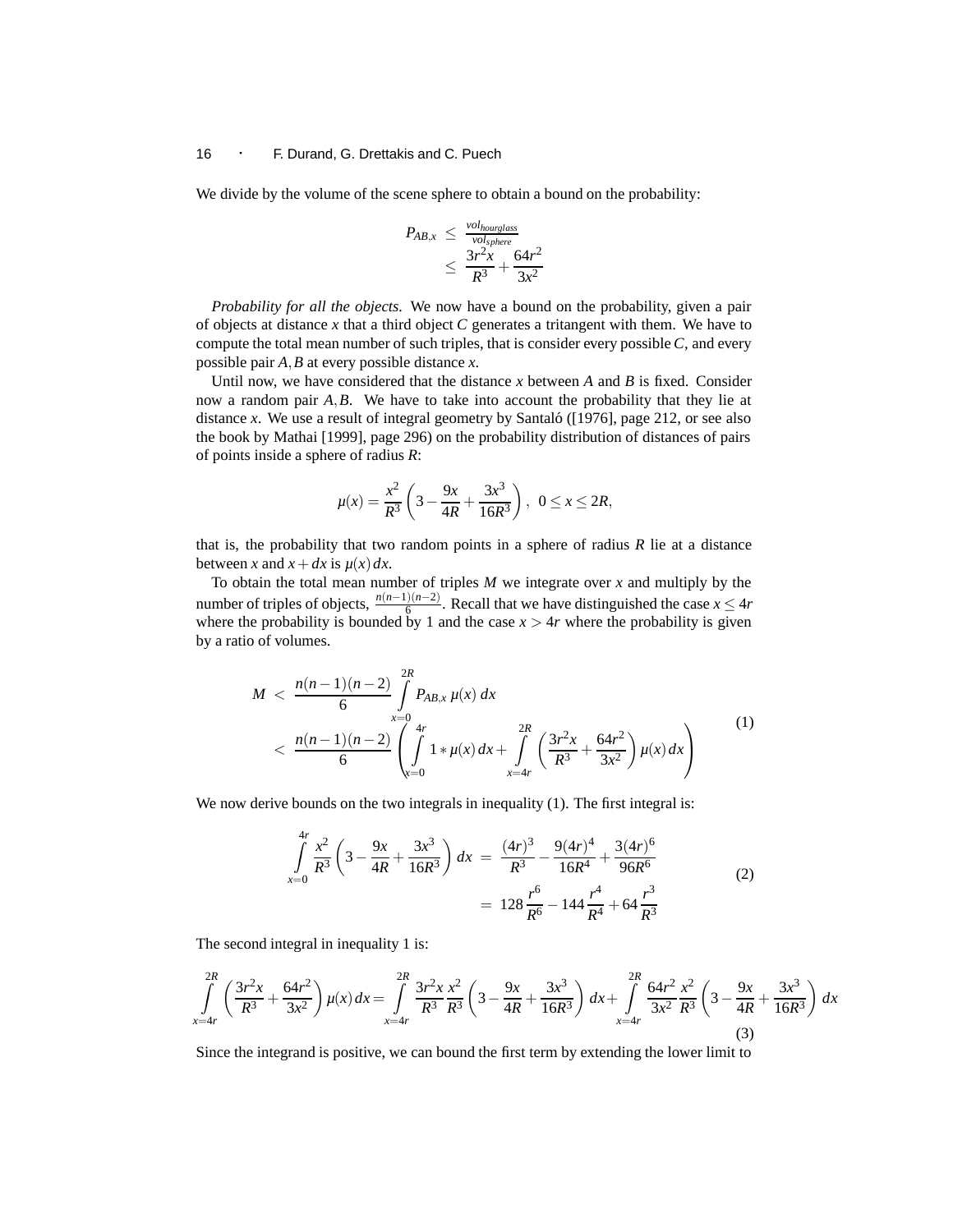$$
\int_{x=4r}^{2R} \frac{3r^2x^3}{R^6} \left(3 - \frac{9x}{4R} + \frac{3x^3}{16R^3}\right) dx \le \int_{x=0}^{2R} \frac{3r^2x^3}{R^6} \left(3 - \frac{9x}{4R} + \frac{3x^3}{16R^3}\right) dx
$$
  

$$
\le \frac{3r^2}{R^6} \left(\frac{3(2R)^4}{4} - \frac{9(2R)^5}{20R} + \frac{3(2R)^7}{112R^3}\right)
$$
(4)  

$$
\le \frac{108r^2}{35R^2}
$$

The second term in Eq. 3 gives:

$$
\int_{x=4r}^{2R} \frac{64r^2}{3R^3} \left(3 - \frac{9x}{4R} + \frac{3x^3}{16R^3}\right) dx \le \int_{x=0}^{2R} \frac{64r^2}{3R^3} \left(3 - \frac{9x}{4R} + \frac{3x^3}{16R^3}\right) dx
$$
  

$$
\le \frac{64r^2}{3R^3} \left(3(2R) - \frac{9(2R)^2}{8R} + \frac{3(2R)^4}{64R^3}\right)
$$
(5)  

$$
\le \frac{48r^2}{R^2}
$$

Combining the results of equations  $(1)$ ,  $(2)$ ,  $(4)$  and  $(5)$  we obtain:

$$
M \leq \frac{n(n-1)(n-2)}{6} \left(128\frac{r^6}{R^6} - 144\frac{r^4}{R^4} + 64\frac{r^3}{R^3} + \frac{108r^2}{35R^2} + \frac{48r^2}{R^2}\right)
$$
  

$$
M = O\left(n^3\frac{r^2}{R^2}\right)
$$

And since we assumed that  $\frac{R}{r} = \Theta(\sqrt[3]{n})$ , we obtain

$$
M = O\left(n^3 \left(\frac{1}{\sqrt[3]{n}}\right)^2\right)
$$
  
=  $O\left(n^{\frac{7}{3}}\right)$ 

The mean number of triples of objects generating tritangents is  $O(n^{\frac{7}{3}})$  (that is,  $O(n^{2.33})$ ) in our model instead of  $O(n^3)$  when objects of unbounded extent are considered. In the statistics which we have obtained for a set of test scenes [Durand et al. 1997b], the number of  $T + T + T$  is closer to quadratic than to cubic, confirming our probabilistic bound.

Similar arguments can be used to compute the mean number of  $T + T + T + T$  0-faces. Since the presence of a second sphere inside the hourglass is independent of the presence of the first sphere, we can show that the bound is then  $O(n^{\frac{8}{3}})$  (*i.e.*,  $O(n^{2.67})$ ) instead of  $O(n^4)$ .

#### 4. EXTENSION TO TEMPORAL VISIBILITY

In this section we describe an informal extension of the Visibility Complex to dynamic scenes. The formal analysis of temporal visibility requires the handling of higher-order singularities, which are to our knowledge still poorly understood.

We however show that a framework similar to the static case provides an intuition about the changes in visibility as objects move smoothly. We consider any smooth movement of the objects (including deformations), and that all objects can be dynamic. The temporal

0: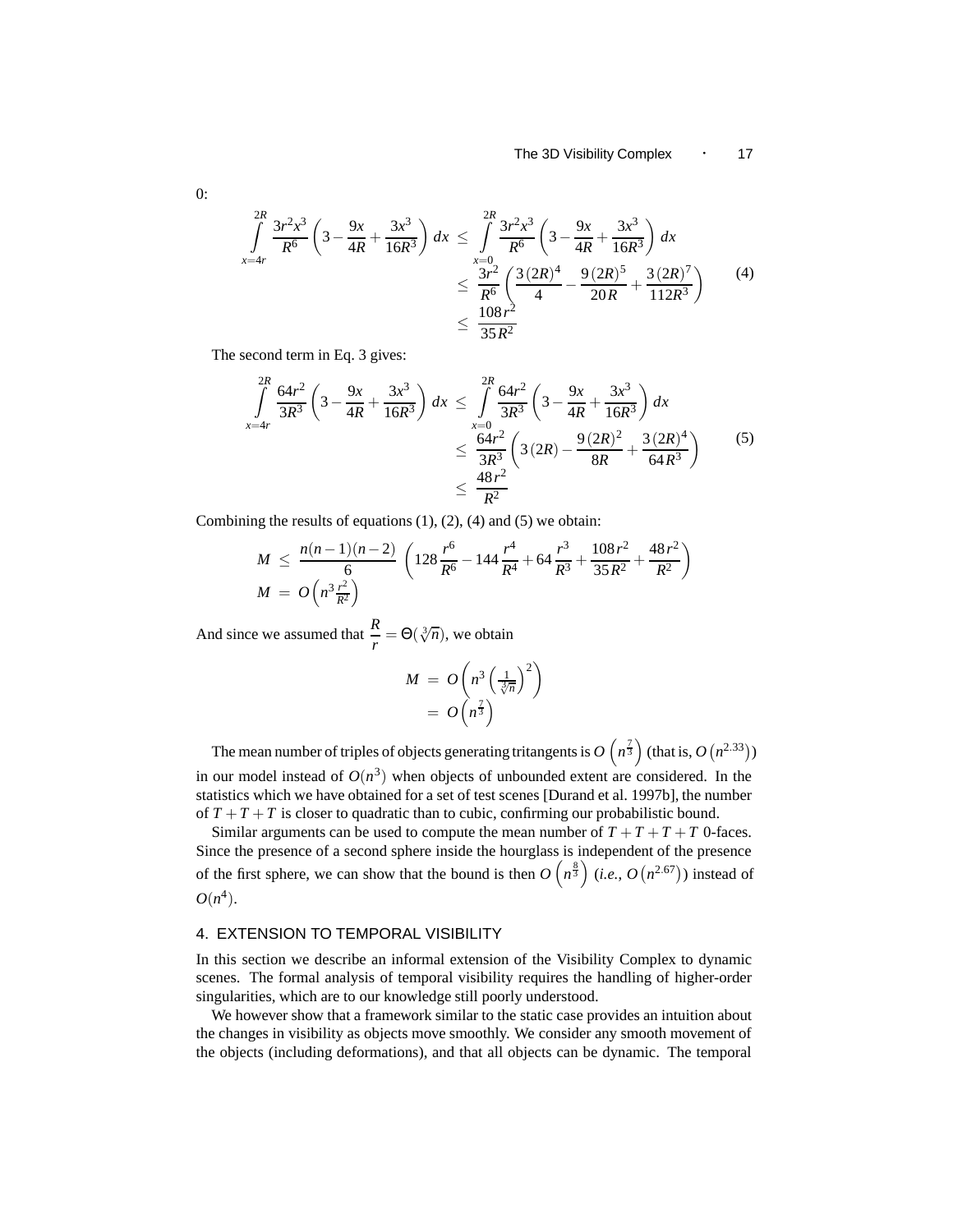dimension is considered continuous, even though a representation at certain time steps will be necessary for clarity.

#### 4.1 Temporal visual event

We adopt the same approach as for the static case: we try to determine when visibility changes in a dynamic 3D scene. We are interested in the topological changes of the visibility complex as the objects move. Consider the situation depicted in Fig. 16(a). Sphere *A* moves upward. At time *t*1, there is no segment with extremities on *A* and *C* because of the occlusion by *B*. At time *t*3, some segments see *A* and *C* because *A* has moved. The limit configuration occurs at time  $t_2$  where a plane is tangent to the three spheres. Segment  $A + B + C$  corresponds to this tritangent plane. It is a *temporal visual event*. It is similar to the 0-faces of the static complex, with one additional incidence.

In Fig. 16(b) we represent the 0 and 1-dimensional faces of the static visibility complex for some timestep. At time  $t_1$  the complex only has two 1-faces and no 0-face. At time  $t_3$  six  $T + T + T$  0-faces have appeared, as well as some new  $T + T$  and  $T + T + T$ 1-faces. A topological change in the structure of the 3D visibility complex has occurred.

#### 4.2 The Temporal Visibility Complex

We add the temporal dimension to the space of maximal free segments. A temporal segment is defined as a maximal free segment in space together with a time value. Temporal segment space for a dynamic scene is thus a 5-manifold almost everywhere, except at the tangents.

We define the *Temporal Visibility Complex* as the partition of the temporal maximal free segments according to the object that they touch.

The k-faces of the Temporal Visibility Complex correspond to the (k-1)-faces of the static Visibility Complex. A time-slice of the temporal Visibility complex is an instance of static Visibility Complex. The 0-faces of the Temporal Visibility Complex correspond to the *temporal visual events*. These correspond to changes in the topological structure of the visibility complex. Maintaining the Visibility Complex as objects move is equivalent to a time-sweep of the Temporal Visibility Complex.

Fig. 16(c) shows the 0, 1 and 2-faces of the temporal complex for the scene in Fig. 16(a). At the temporal visual event, the slice of the temporal complex is modified, new  $T + T + T$  faces appear as well as some 1-faces of the static complex. Temporal visual events are summarized in table 2 for scenes of smooth objects. They are very similar to the 0-faces of the static visibility complex. As aforementioned, the study of their precise catalogue and adjacencies may require the treatment of complex singularities.

#### 5. OUTPUT-SENSITIVE SWEEP

We now present an output-sensitive construction algorithm for the static Visibility Complex of convex algebraic surfaces. This algorithm has not be implemented, but gives a bound on the complexity of the construction of the complex. The algorithm can easily be extended to handle polyhedra as well [Durand et al. 1997a].

Because our surfaces have bounded degree, the computation of tangency and other differential properties can be performed in constant time. Our algorithm is a double sweep with a preprocessing phase. First the scene is swept by a horizontal plane and a 2D Visibility Complex [Pocchiola and Vegter 1996b] of the ϕ*v*-slice is maintained (figure 17(b)). We then sweep  $\varphi$  (figure 17(c)), but some 0-faces cannot be detected during this sweep and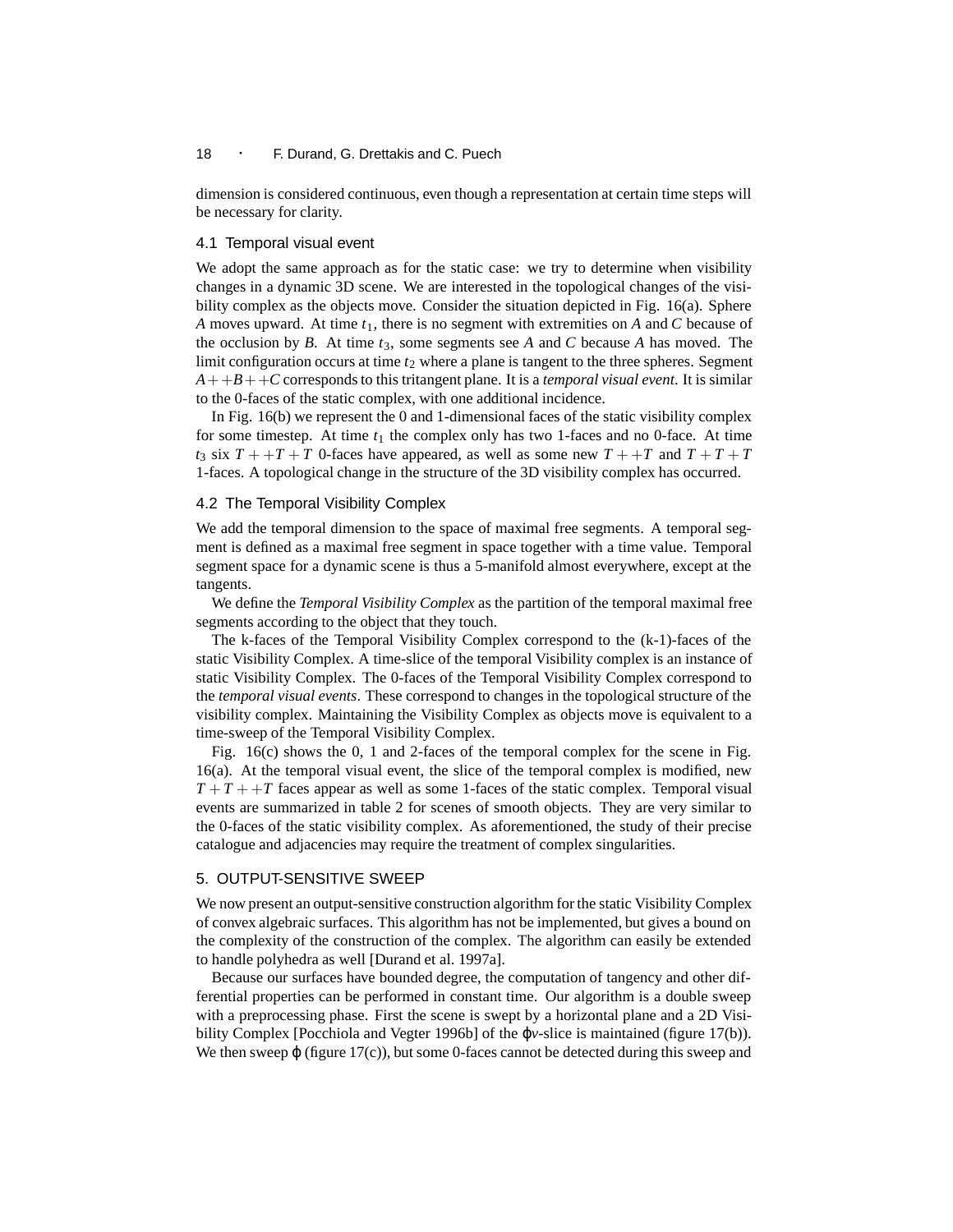#### The 3D Visibility Complex · 19



Fig. 16. Temporal visual events and the Temporal Visibility Complex. (a) Situation in 3D space. As *A* moves upward, it becomes visible from *C* at time  $\chi$  where a segment  $(A + +B + +C)$  lies in a plane tangent to the three spheres. The envelope of  $B + +C$  is represented as a cone. Only two  $T + +T + T$  0-faces are represented, but there are actually 6. (b) 1 and 0-dimensional faces of the visibility complex for each timestep. (Note that this is a projection, not a slice of line space. 1D sets are actually represented as 1D curves). At time  $\oint$  we have not labeled all the 1-faces. Note that the graph of 1-faces is not planar (it is 4-dimensional), to draw it the figure must contain the crossings of  $A + +C$ . (c) Structure of a part of the Temporal Visibility Complex in temporal segment space. Only 0, 1, and 2-dimensional faces are represented. The faces of the static complex represented in (b) are slices of the temporal complex. The 1-faces of the temporal complex are represented as thin cylinders. Note that they correspond to the 0-faces of the static complex and that they appear only at  $\underline{\mathbf{t}}$ . Note also that due to the non-planarity of the slice, we cannot represent the 2-faces of the temporal complex without intersections in the middle.

have to be preprocessed.

#### 5.1 Sweeping the initial slice

To build the initial ϕ-slice, we first maintain a ϕ*v*-slice of the 3D visibility complex which corresponds to the 2D visibility complex of the sweeping plane.

*The 2D visibility complex.* We first briefly review the 2D visibility complex (e.g. Pocchiola and Vegter [1996b, 1996a], Rivière [1997a] or Durand and Puech [1995]) and its relation with the 3D visibility complex. The 2D visibility complex is the partition of the maximal free segments of the plane according to the objects they touch. Its 2D faces are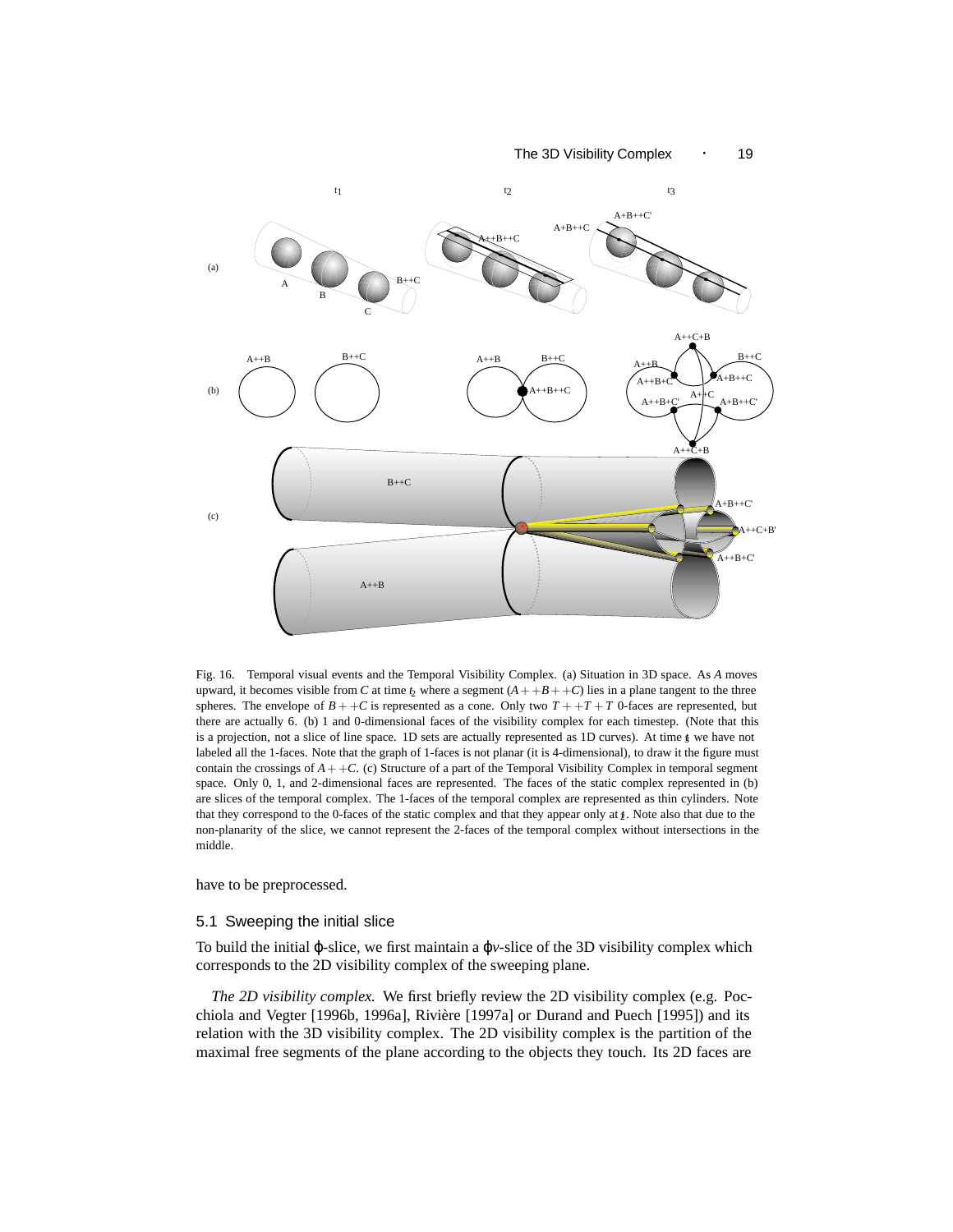

Table 2. Vertices of the temporal visibility complex. These configurations can occur because of the movement of any (or all) of the involved objects.



Fig. 17. (a) Parameterization of the directions. (b) Initial *v* sweep. (c) ϕ sweep.

connected components of segments touching the same objects (they are ϕ*v*-slices of the 4-faces of the 3D visibility complex). They are bounded by edges which correspond to segments tangent to one object ( $\varphi$ *v*-slices of the 3-faces *T*) and vertices which are free bitangents of the 2D scene ( $\varphi$ *v*-slices of 2-faces  $T + T$ ).

Since a view around a point corresponds to the extremities of the segments going through this point, it corresponds to the traversal of the 2D visibility complex along the 1D path of these segments. The object seen along a ray changes when the path traverses a new face, which occurs at an edge of the 2D complex.

*Sweep.* The 2D visibility complex has to be updated when the sweeping plane is tangent to an object and when three 2D slices of objects share a tangent.

When the sweeping plane starts intersecting an object, we have to "insert" this object in our 2D complex. This is done by computing a 2D view around the point of tangency or around the vertex using the current 2D visibility complex. This can be done in  $O(v \log n)$ where  $\nu$  is the size of the view using the techniques described by Rivière [1997b]. When the path of this view crosses an edge of the 2D complex it corresponds to a new *T* +*T* or  $V + T$  face of our 3D complex.

Symmetrically, when an object stops intersecting the sweeping plane, the corresponding faces of the 2D visibility complex are collapsed. These faces are those along the chains of edges in line space corresponding to segments tangent to this object. Their removal can be done in  $O(v)$  where *v* is again the size of the view.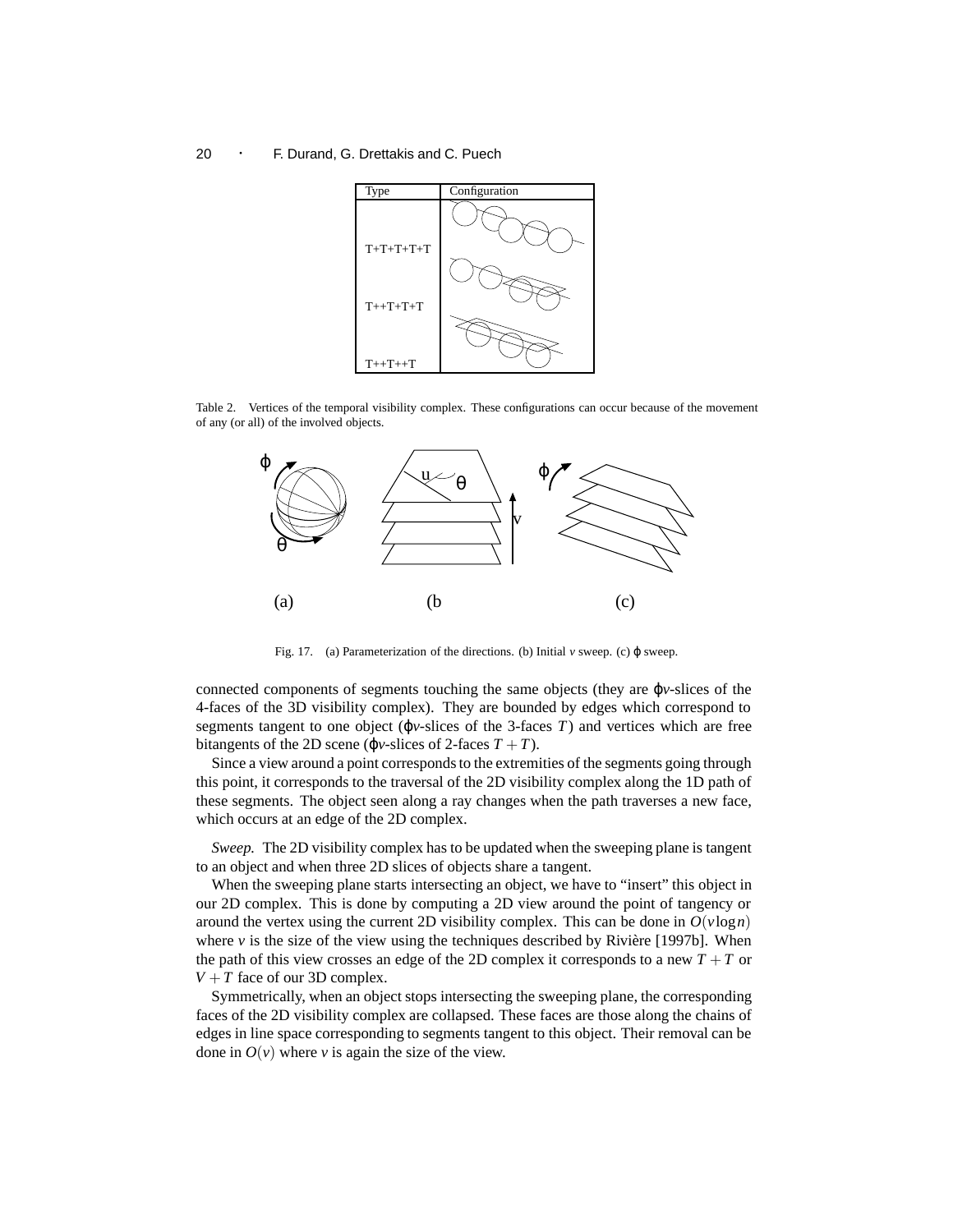As the plane moves, three slices of objects can share a tangent (corresponding to a  $T + T + T$  face of the 3D complex), in which case the 2D visibility complex is updated using the technique of Rivière [1997b]. Basically, for each bitangent we compute the value of  $\nu$  where it will become tangent to a third object and store these sweep-events in a queue, which requires time  $O(log n)$  whenever a bitangent is created.

Finally, a bitangent of the 2D complex can correspond to a common tangent plane. For each bitangent, we compute the value of  $\nu$  for which it will lie on a bitangent plane and insert this sweep-event in the queue. Of course, these sweep-events have to be discarded if the bitangent is collapsed before.

#### 5.2 Principle of the  $\varphi$  sweep

We now have computed a  $\varphi$ -slice of the 3D visibility complex. It is the partition of the segments contained in the set of horizontal planes. In this ϕ-slice, 1-faces of the complex have dimension 0, 2-faces have dimension 1, and so on.

During the φ-sweep (Fig. 17(c)) we maintain this φ-slice as well as a priority queue of sweep-events. In what follows, we will only describe the update of the 1-faces of the visibility complex, the update of the higher dimensions is done at each sweep-event using a catalogue of adjacencies of the 1-faces which can be found in appendix A. As stated before, the number of adjacent upper-dimensional faces is bounded; their update does not affect the complexity.

This  $\varphi$  sweep can also be understood by projecting the 1-faces and the vertices of the visibility complex onto the direction sphere  $S<sup>2</sup>$  represented in Fig. 17. The sweep then corresponds to the rotation of a great circle. Note that some intersections on  $S<sup>2</sup>$  are not relevant for the complex (this is the same difference as a t-vertex in a view and an actual vertex of the scene).

We first prove that some sweep-events are *regular*. A sweep event is regular if it corresponds to the collapsing of a 1D element of the sweep front as its two extremities merge [Mulmuley 1991]. Intuitively, this means that the event can be easily predicted from the current sweep front. In our case, such sweep-events can be detected by computing the value of  $\varphi$  for which it will collapse for each 1D component of the  $\varphi$ -slice. We will next study the case of irregular sweep-events, which are harder to treat.

#### 5.3 Regular 0-faces

Consider a  $T_1 + T_2 + T_3 + T_4$  segments with extremities  $O_0$  and  $O_5$  and elevation angle  $\varphi_0$ (Fig. 18). Consider the 1*D* critical line set  $T_1 + T_2 + T_3$ . We locally parameterize it by  $\varphi$ and call it  $l(\phi)$ . The ruled surface described by  $l(\phi)$  cuts  $O_4$  at  $\phi_0$ . Two 1-faces of the complex are associated with  $l(\phi)$ , one for  $\phi < \phi_0$  and one for  $\phi > \phi_0$ ; one has  $O_5$  at its extremity, the other  $O_4$ . Similarly for  $T_2 + T_3 + T_4$ . Moreover the two 1-faces before  $\varphi_0$  are adjacent to a 2-face  $T_2 + T_3$ . In the  $\varphi$ -slice, this 2-face is a 1D set bounded by the slices of  $T_1+T_2+T_3$  and  $T_2+T_3+T_4$ . This 1D set collapses at  $\varphi_0$ , it is thus a regular sweep-event. It can be detected by considering the adjacent  $T + T + T$  faces in the  $\varphi$ -slice and maintaining a priority queue.

The  $T + T + T$  faces can be handled in the same way because they are adjacent to a pair of  $T + T$  and a pair of  $T + T + T$  1-faces, and the faces of a pair are associated with the same line set.

The projection of regular events onto  $S^2$  is similar to that illustrated in Fig. 19(a).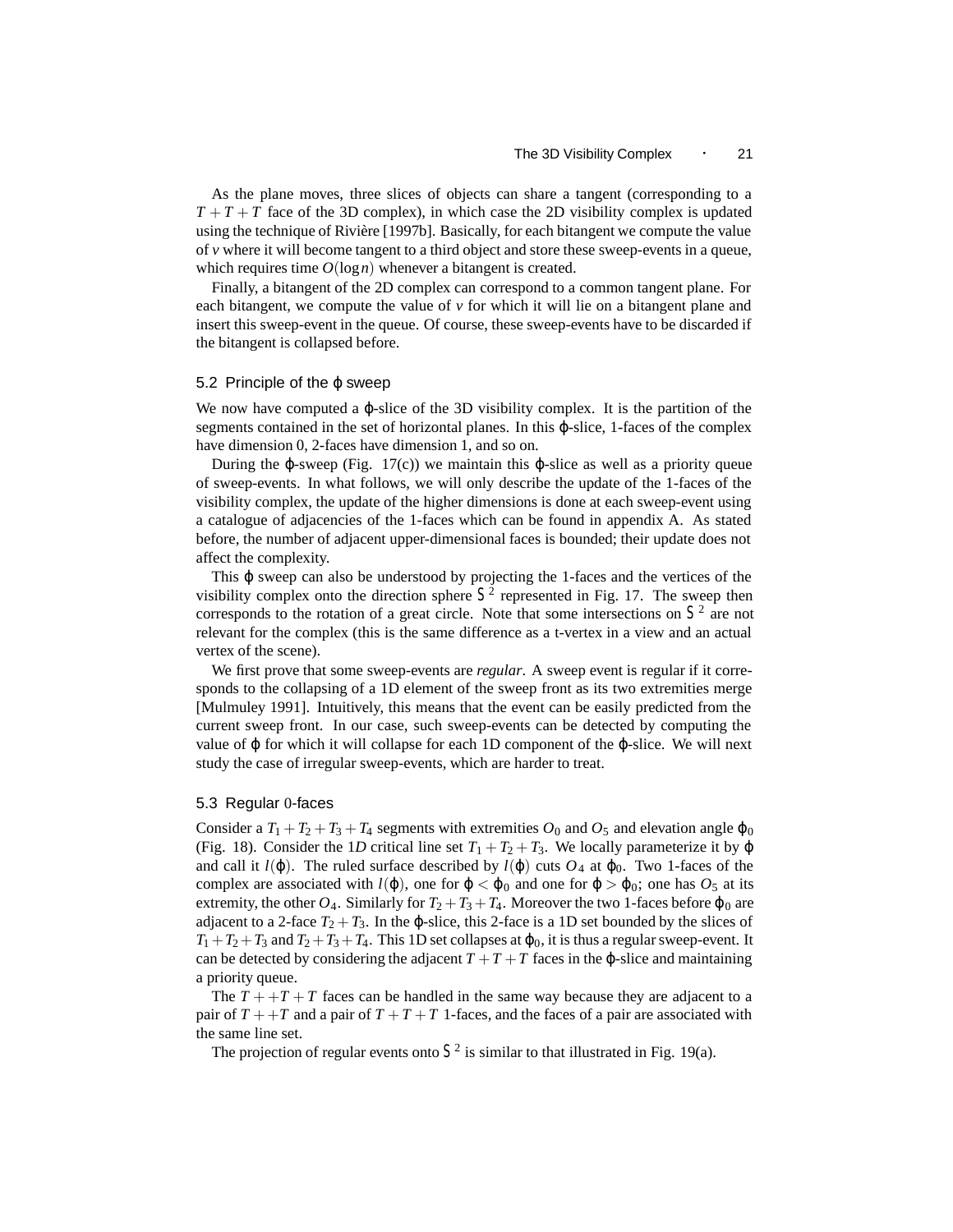

Fig. 18.  $T + T + T$  critical line sets adjacent to a  $T + T + T + T$  critical line.



Fig. 19. Different sweep-events represented in line space. The  $T + T + T + T$  event (a) is regular, but the  $V + V$ event (b) has to be preprocessed as well as the null derivative with respect to  $\varphi$  of the  $T + T + T$  events (c).

#### 5.4 Irregular 0-faces and non monotonic 1-faces

Unfortunately, not all the 0-faces are regular sweep-events. A 1-face of the complex can appear during the sweep without a 0-face event. This is obviously the case for  $T + T$ events since they can be adjacent to no 0-face, but this can also be the case for  $T + T + T$ events. Consider the associated line set; It is not necessarily monotonic with respect to  $\varphi$ (see Fig. 19(c)).

These events thus have to be preprocessed by considering all the *VV* pairs and all the Object-Object-*V* triples. This determines a *potential* 0-face, which is a line with coordinates  $(\theta_0, \varphi_0, u_0, v_0)$ .  $\varphi_0$  is used to insert it in a sweep event queue. Note that this is just a *potential* 0-face which then has to be tested for occlusion when the corresponding  $\varphi_0$  is swept. If an object lies between the generators, the 0-face has to be discarded.

For an efficient search, we order the slices of  $T + T$  faces using the *v* coordinate. For a given *v* there are at most four bitangent segments in a ϕ-slice. This is true because a ϕ*v*slice corresponds to a 2D visibility complex, and because two convex objects in the plane have four common tangent lines. Moreover, since a 2D object lies entirely on the positive or negative half-plane defined by such a line, we can classify these lines according to the side of each of the objects. This defines four categories of bitangents. For each category, there is at most one bitangent for each value of  $\nu$  in a  $\varphi$ -slice.

We thus use a search tree on the  $T + T$  faces of the current  $\varphi$ -slice sorted by their gener-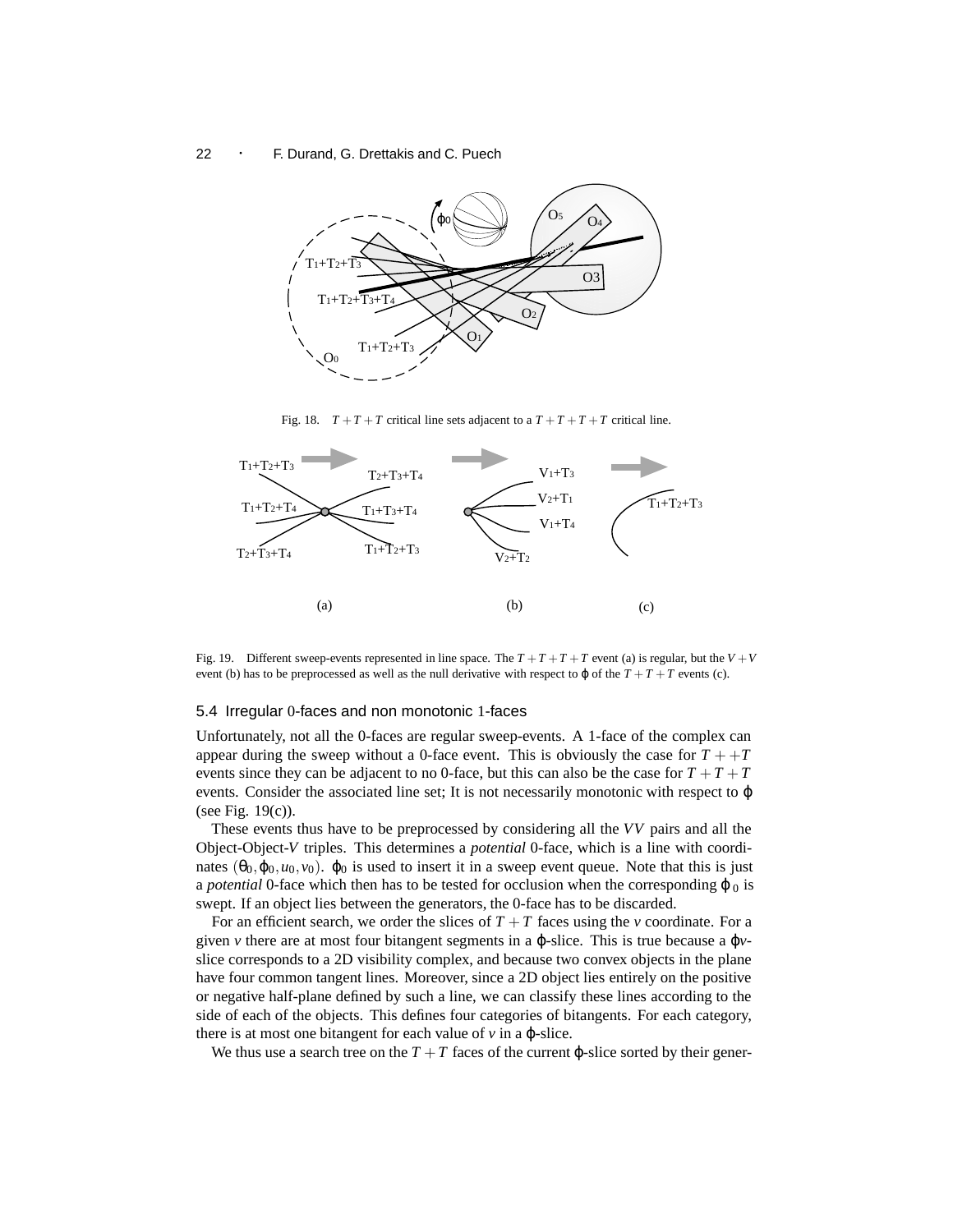ators, their category among the 4 possible categories and their *v* values.

#### 5.5 Complexity of the algorithm

THEOREM 2. *The 3D visibility complex can be built in time*  $O((k+n^3)\log n)$  *where n is the complexity of the scene, and k the number of* 0*-faces of the complex.*

During the initial *v* sweep, each view computation requires time  $O(v \log n)$  where *v* is the size of the view. A view corresponds to the number of 3-faces of the 3d visibility complex adjacent to the appearing/disappearing 2 faces. The total cost is thus bounded by  $O(k \log n)$ . Each tritangent event requires time  $O(\log n)$ . Here again the cost is bounded by  $O(k \log n)$ .

During the φ sweep, each regular event requires  $O(log n)$  to maintain the priority queue. The preprocessing of the non-monotonic 1-faces requires the enumeration of all the triplets of objects and the insertion of the computed faces in the priority queue, it is therefore  $O(n^3 \log n)$ .

#### 6. INTERPRETATION OF VISIBILITY PROPERTIES AND RELATED WORK

In this section, we interpret many classical visibility properties and problems in the framework of the visibility complex. We also compare our approach to related work. Unfortunately, interpreting a visibility query does not always translate trivially to an efficient algorithm. Because the Visibility Complex provides a natural framework for visibility, its computational expense can match the difficulty of the visibility problem itself.

#### 6.1 View computation

View computation is a good example of such difficulties. In what follows, we show that views can be easily interpreted in segment space, but no trivial extraction algorithm can be proposed.

A view around a point is defined by the extremities of the set of segments going through this point. The set of segments going through a point is a 2-dimensional subset of segment space. In our parameterization, *u* and *v* can be expressed with  $sin(\theta)$  and  $sin(\phi)$ . The view can be expressed as the intersection of the visibility complex with the 2-manifold of segments going through the viewpoint. Each face intersected corresponds to an object seen. An intersection with a tangency volume corresponds to a silhouette in the image. The ray-tracing algorithm is equivalent to sampling such a manifold.

In Fig. 20, the set of lines going through viewpoint  $V$  is represented by its  $\varphi$ -slices which are curves. The intersections of these curves with the tangency volumes are the points of the view on the silhouette of the objects, such as  $D_1$ ,  $D_2$ ,  $D_3$ ,  $D_4$  and  $D_5$ . However,all the intersections do not necessarily correspond to a silhouette since the objects are not transparent, and points such as  $D'$  must not be taken into account. Consider the  $\varphi$ -slice  $\varphi = 0$  and the slice  $V_0$  of the lines going through *V* with  $\varphi = 0$ . Fig. 21 shows the  $\varphi$ -slices of the faces of the visibility complex and their traversal. We traverse the visibility complex up and down along  $V_0$ . Initially, the segments see nothing, since we are in the face  $F$ (which is the set of segments which have both extremities at infinity). At  $D_1$ , we leave face *F* and have to chose between face *A* and *E*. Since *V* lies in the front of the sphere *R*, we now traverse A from  $D_1$  to  $D_2$ .  $D'$  lies on no boundary of face A and is thus not considered. We then traverse face  $D$  and finally face  $F$  again. Once the  $\varphi$ -slice has been traversed, the intersections with the boundaries of the faces are maintained while  $\varphi$  is swept. Visibility changes will appear when  $V_{\varphi}$  meets a bitangency edge or a new tangency volume.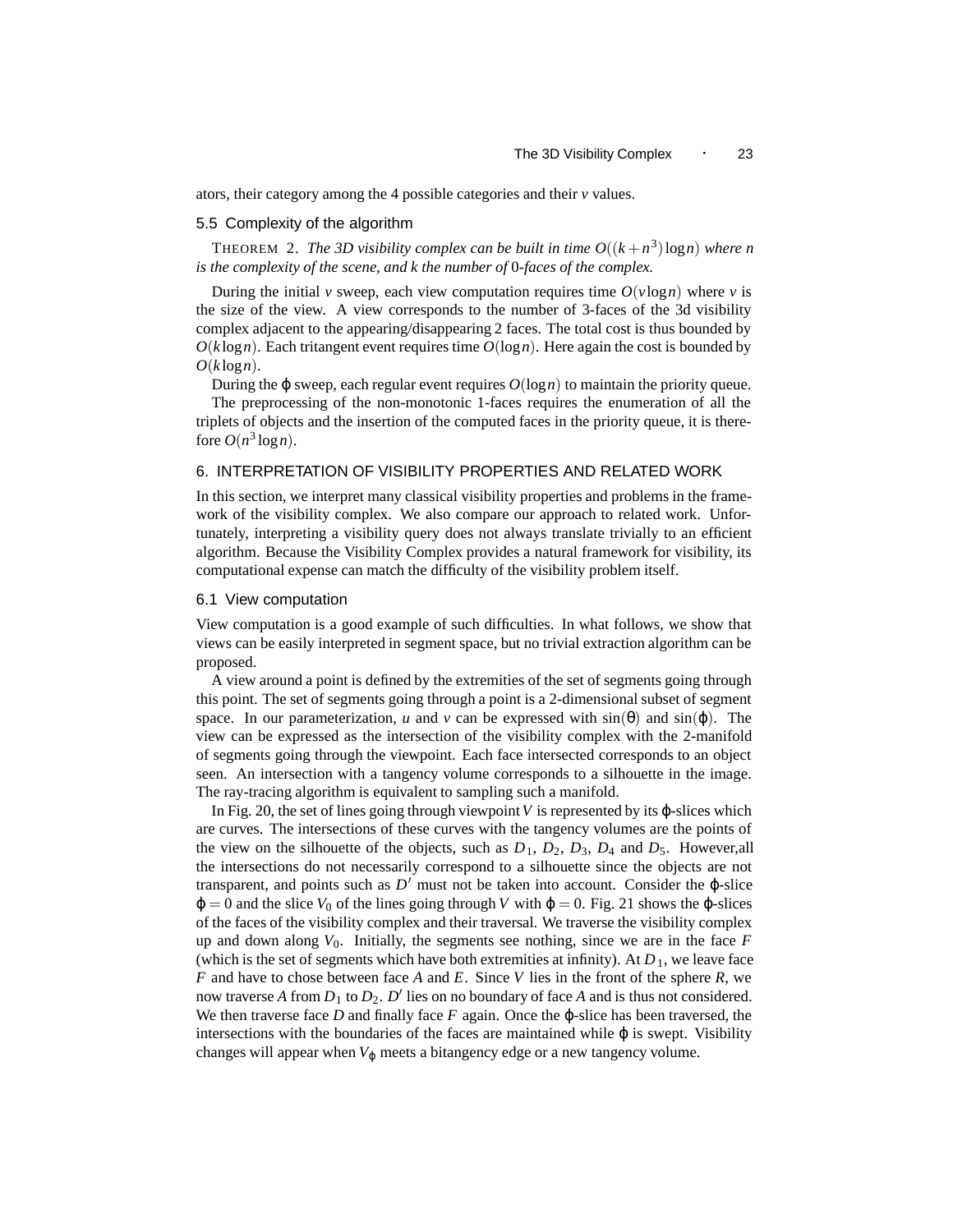

Fig. 20. The View around a point is the intersection of the visibility complex and the surface described by the set of segments going through this point.

The recent technique of *multiple center of projection images* by Rademacher and Bishop [1998] in fact corresponds to the intersection of the complex with other 2-manifolds.

For a walkthrough, the events where the visibility changes correspond to intersections of the surface described by *V* with the 1-faces of the visibility complex. This approach is similar to the one described by Coorg and Teller [1996, 1997] where conservative visibility events are lazily computed.

#### 6.2 Umbra and penumbra

The 1-faces inside the tangency volume of a light source correspond to the *discontinuity surfaces* of the discontinuity meshing methods, that is, the limits of umbra and penumbra. The visibility complex encodes all the events to compute a discontinuity mesh where all the objects are considered as sources.

In section 7.3 we discuss an efficient method based on the visibility complex concepts which uses visibility to guide the meshing and the refinement of a hierarchical lighting simulation, resulting in high quality images [Durand et al. 1999].

#### 6.3 Form-factors

The form factor  $F_{ij}$  used in radiosity algorithms [Sillion and Puech 1994] is the proportion of light that leaves patch *i* which arrives at patch *j*. It can be expressed as the measure of lines which intersect *i* and *j* divided by the measure of lines which intersect *i* [Santaló 1976;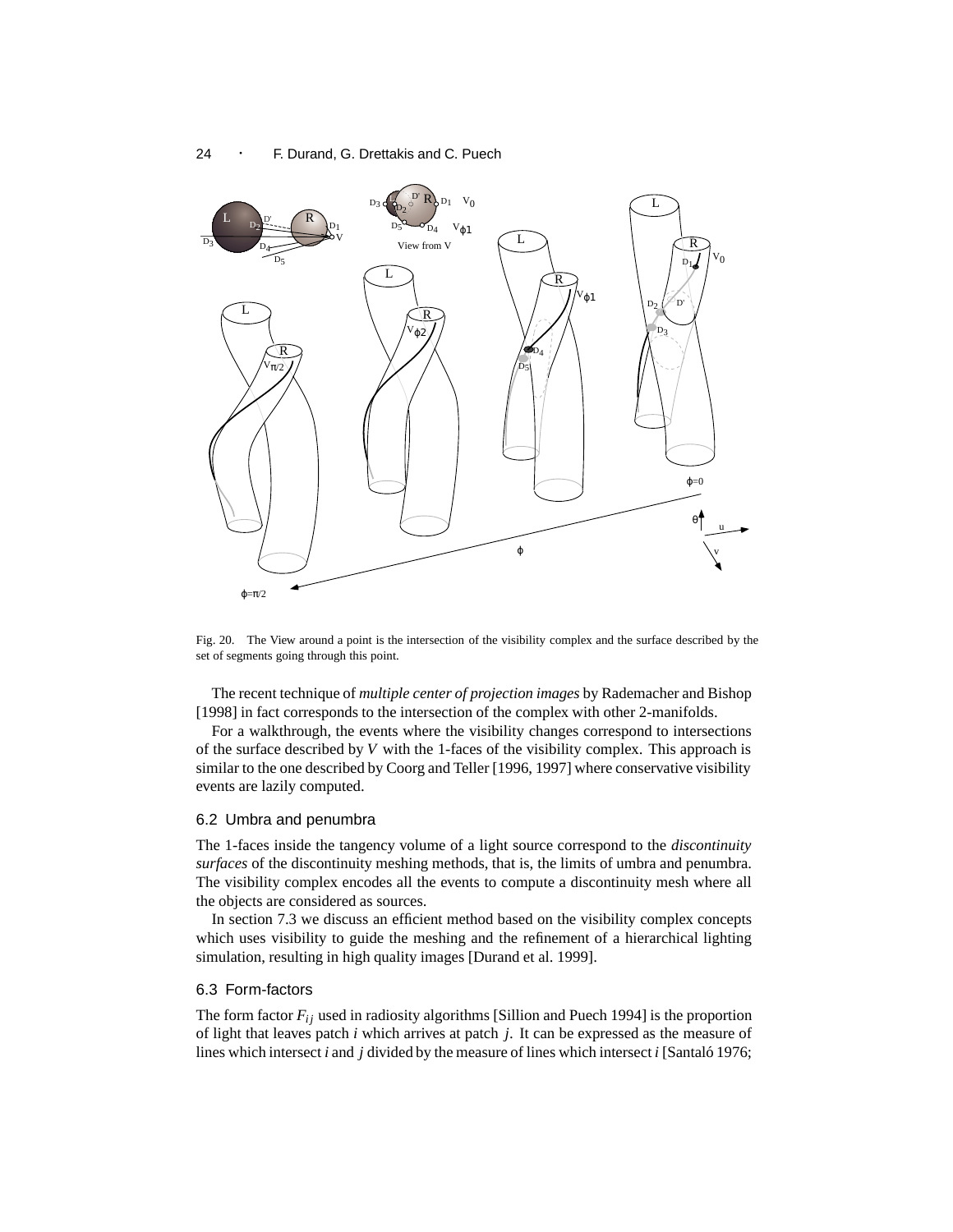

Fig. 21. Traversal of the  $\varphi$ -slice  $\varphi = 0$  of the complex to compute the view around point *V*.

Sbert 1993]). It correspond to the measure of the 4-face of the Visibility Complex grouping segments that touch *i* and *j*, divided by the measure of the interior of the tangency volume of *i*. An equivalent interpretation has been proposed and used for radiosity computation in 2D [Orti et al. 1996; Durand et al. 1996].

#### 6.4 Computer vision and the aspect graph

The aspect graph is a powerful *viewer-centered* data-structure which encodes all possible views of an object [Koenderink and vanDoorn 1976; Koenderink and vanDoorn 1979; Koenderink 1987; Plantinga and Dyer 1990; Gigus and Malik 1990; Petitjean et al. 1992; Eggert et al. 1992]. It is based on the notion of visual events, which partition the space of all possible viewpoints into cells where views are qualitatively equivalent.

The 1-faces of the visibility complex correspond to the visual events of the aspect graph. The complexity of the aspect graph is  $O(n^6)$  though the visibility complex is "only"  $O(n^4)$ because the aspect graph is an arrangement of the  $O(n^3)$  1-faces of the complex.

This explains its larger size with respect to the complex. Consider the polygonal case. There can be  $O(n^3)$  triples of objects generating tritangents. In the visibility complex, this induces a size  $O(n^4)$  because these events are "split" only by  $T + T + T + T$  and  $T + T + T$  vertices. In the case of the aspect graph for orthographic projection, the construction of the 2D arrangement on the sphere  $S<sup>2</sup>$  of directions can lead to as many as  $O(n^6)$  intersections between pairs of events. In the perspective case where the viewing space is  $\mathbb{R}^3$ , the size is  $O(n^9)$ .

The visibility complex in fact implicitly contains the information encoded in the aspect graph. The aspect graph can be built by projecting the 1-faces of the Visibility Complex into the relevant viewpoint space and then computing their arrangement.

Visual events are also involved in the computation of the *visual hull* [Laurentini 1994], or in the planning of visibility based pursuit motions in robotics [Guibas et al. 1999].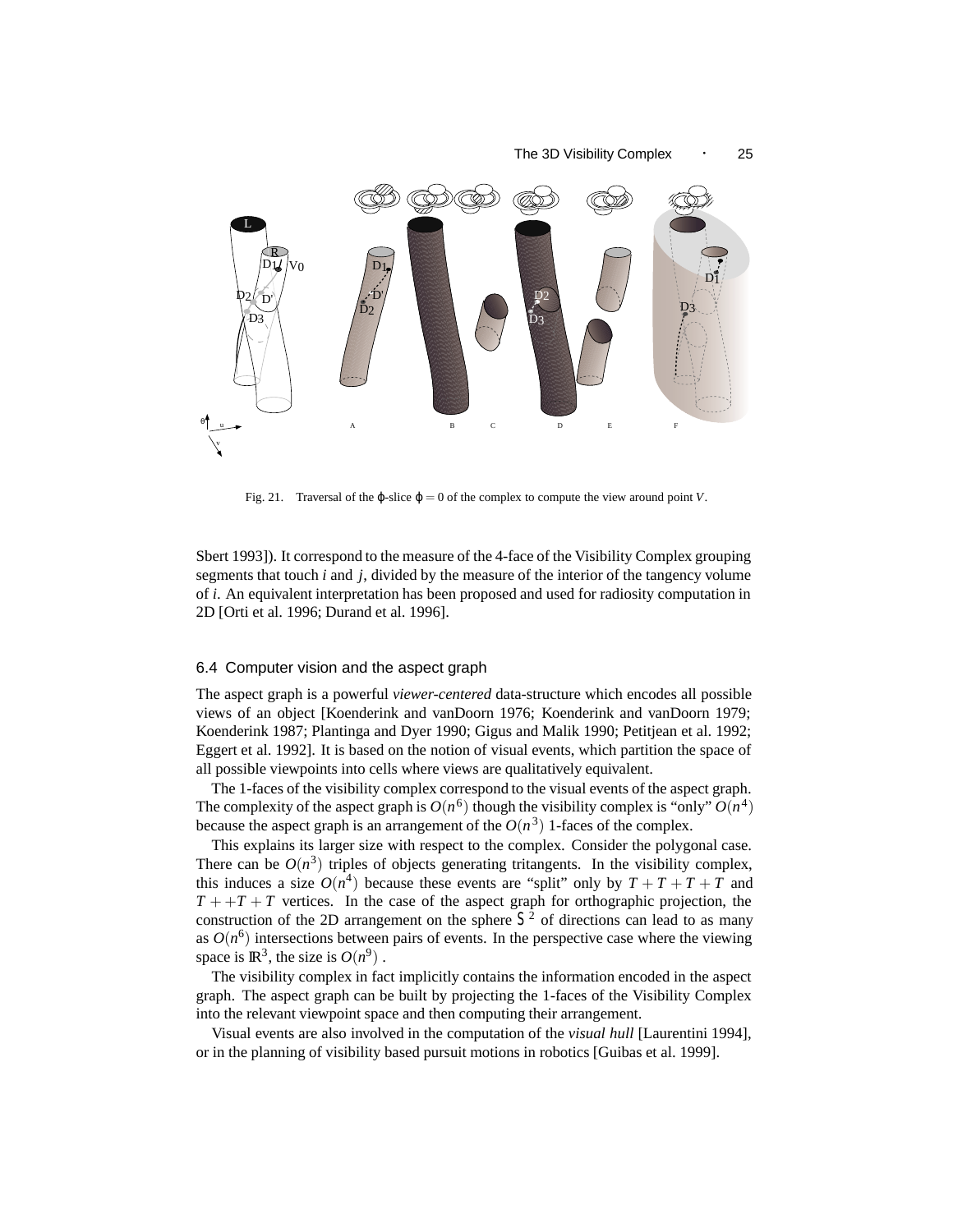#### 6.5 The asp

The *asp* data structure was developed as an intermediate data-structure to build the aspect graph [Plantinga and Dyer 1990]. Similar to our approach, it partitions line or ray space. Two different definitions are considered depending on whether orthographic or perspective projection is considered. In the orthographic case oriented lines are considered and the *asp* is a 4D cellular decomposition of line-space according to the first object intersected (starting from infinity). Information about visibility from inside the convex-hull of the object is not encoded.

If perspective projection is used, the *asp* is a 5D cellular decomposition of ray-space according to the first object a ray intersects. The same information is encoded as in the visibility complex, but the information is redundant because many collinear rays "see" the same object.

The visibility complex can be seen as offering the advantages of the two versions of the *asp*. It encodes the optimal amount of information, by considering maximal free segments.

#### 6.6 Plenoptic function, lumigraph and light-field

The *plenoptic function* is a function in 5D ray-space which describes the light traveling at a point in a given direction [Adelson and Bergen 1991]. If light traveling in free-space is assumed invariant and if the observer is constrained outside the scene, it can be simplified into a function in 4D line space called *lumigraph* [Gortler et al. 1996] or *light field* [Levoy and Hanrahan 1996]. They are in a sense very similar to the asp concept, except that color information is encoded and that a discrete sampling is used instead of an analytic subdivision. However, the underlying multidimensional ray-spaces are the same.

Langer and Zucker [1997] use similar topological concepts as ours to describe the light field of a scene in a shape-from-shading context. As for the visibility complex, they note that the manifold of rays is 4 dimensional with some branchings. They do not however propose the analysis of the changes in visibility, nor the adjacencies between classes of rays.

#### 6.7 Plücker space

Plucker parameterization represents lines in a five dimensional projective space where hyperplanes are used to characterize line-line incidence. It has been extensively used to compute visibility in polygonal scenes.

Note that the fifth dimension in Plücker space does not correspond to the pseudo-dimension which we have introduced in section 2.3 for visualization purposes. Indeed, not all points in Plücker space correspond to real lines: only those lying on the so-called *Pl ücker hypersurface*. The fifth dimension alleviates the problem of singularities which are always present in a parameterization of lines in  $\mathbb{R}^4$  (as is also the case for any 2D parameterization of the  $S^2$  sphere).

Arrangements in Plücker space [Pellegrini 1993; Teller 1992b; Teller 1992a] are very similar to the dual arrangement that we have presented. An arrangement of hyperplanes is computed in 5D and intersected with the Plücker hypersurface to obtain a 4D structure. This latter structure is in fact exactly the dual arrangement expressed in a different parameterization. This illustrates our claim in the introduction: the concepts described in this paper do not rely on a particular parameterization of lines.

However, approaches in Plücker space have considered only equivalents of the dual arrangement. They consider only line visibility, occlusion has not really been taken into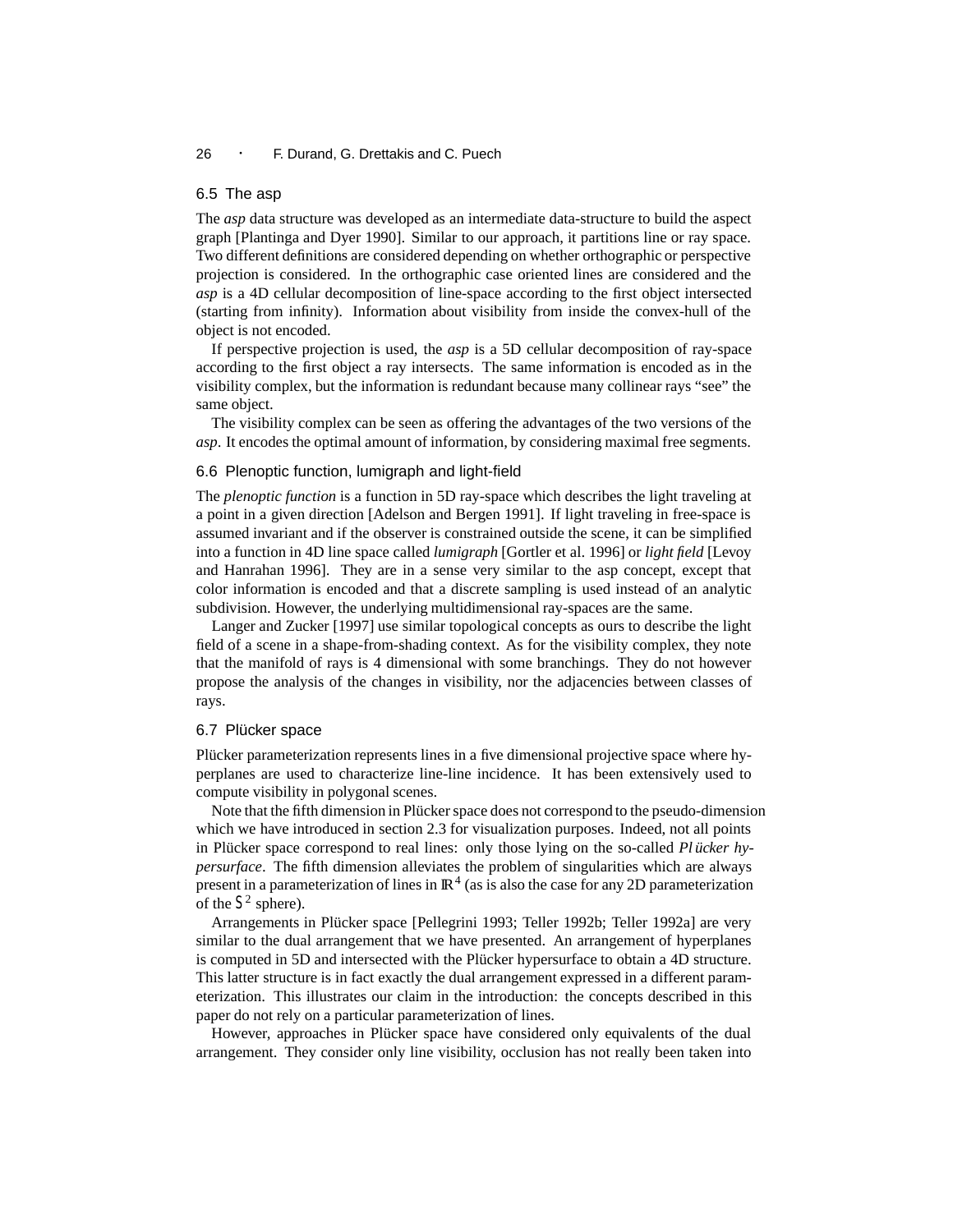account.

#### 6.8 The 2D visibility complex

Our definition of the 3D visibility complex as the partition of maximal free segment is the same as the 2D version introduced by Pocchiola and Vegter [1996b, 1996a]. We now compare the 2D and the 3D data-structures, which illustrates the large differences between 2D and 3D visibility.

First of all, the space of lines in 3D is 4-dimensional. The increase in the dimensionality of the problems is 2 and not only 1. Similarly, the theoretical complexity is  $O(n^4)$  instead of  $O(n^2)$  in 2D. In 2D, only tangent and bitangent segments are considered, while in 3D the vertices of the complex are segments tangent to four object or T++T+T segments.

The property which most clearly explains why 3D visibility is much harder than in 2D, is *separability*. In 2D, a line separates the plane into two half-planes. No such property holds in 3D because lines are no longer hyperplanes.

The consequence is that some convexity or monotonicity properties which hold in 2D do not hold in 3D. This is especially the case of the faces for the visibility complex. In 2D, depending on the parameterization of lines, the faces are at least monotonic with respect to direction. This has a number of useful consequences, including the possibility to perform efficient optimal sweeps or walks along the complex.

As aforementioned, the 3D visibility complex is not formally a cell-complex [Hatcher 2001], while the 2D visibility complex is a 2-dimensional cell-complex. This means that the faces of the 3D visibility complex can have a non 0-genus (they can have holes, like a torus).

In addition to their complex topology, we have seen that some 0-faces are irregular for the sweep of the 3D complex. The faces cannot be made monotonic with respect to one parameter. This makes our algorithm far from optimal. This also explains the difficulty in designing an efficient view extraction algorithm.

#### 7. CONCLUSIONS

#### 7.1 Summary

We have presented a new approach for visibility computation and described a powerful data-structure, the *3D visibility complex*, which encapsulates all the visibility information in a 3D scene.

Its size *k* is  $\Omega(n)$  and  $O(n^4)$  Using a probabilistic approach, we have shown that in scenes with reasonable assumptions, the number of tri-tangency events is  $O(n^{2.33})$  instead of  $O(n^3)$ .

We have also sketched the definition of the *Temporal Visibility Complex* which encodes all the visibility of a time-varying 3D scene.

We have presented an output-sensitive algorithm to build the structure in time  $O((n^3 +$  $k$ )logn).

Finally, we have interpreted many visibility queries and data structures and shown that visibility properties can be naturally expressed in this new framework.

#### 7.2 Discussion

The Visibility complex is a useful framework because it permits an efficient encoding of visibility information. We believe it is a valuable tool for the interpretation of visibility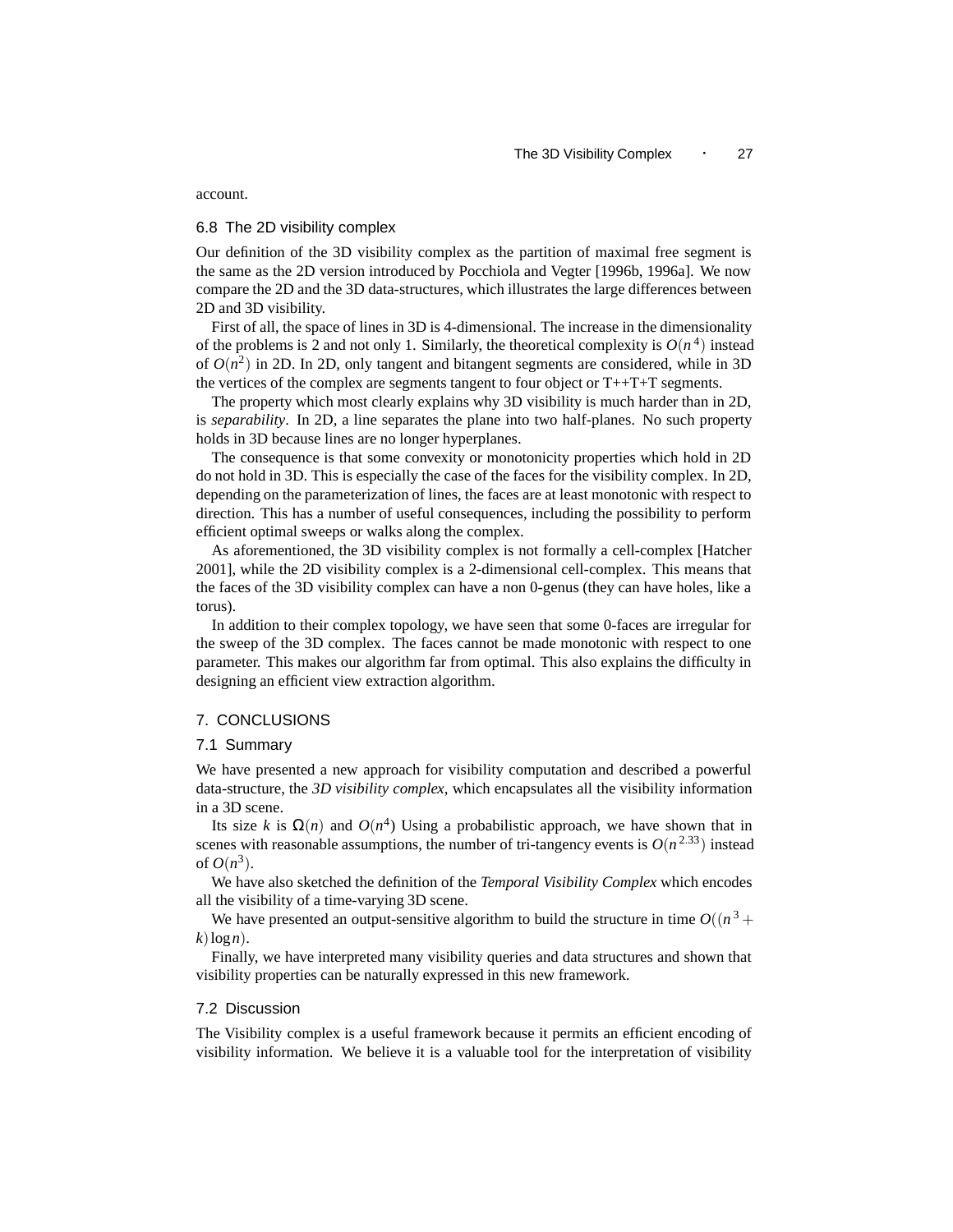problems. By providing different insights to these questions, we hope it will permit a better understanding and the development of new methods, as we discuss below.

Its direct practical interest is however more questionable. The implementation of a 4D cellular subdivision is an intricate task, and traversing the adjacencies of such a complex is not straightforward.

Moreover, sweep constructions, though efficient, are prone to numerical precision and robustness problems. If an event of the sweep is not correctly handled, lost coherence will make the entire algorithm fail.

#### 7.3 Applications of the study

This theoretical work has led to practical implementations, described in companion papers.

*The Visibility Skeleton.* To avoid the treatment of a four dimensional cell-complex, we have simplified the visibility complex of polygonal objects into a graph in line-space, the *visibility skeleton* [Durand et al. 1997b]. Only faces of dimension 0 and 1 are kept, defining the nodes and arcs of the graph.

The construction algorithm we implemented for the visibility skeleton is different from the sweep described in Section 5. It is topological and local: compute the nodes of the graph (corresponding to the vertices of the complex), and deduce the arcs using a catalogue of adjacencies similar to the one given in appendix. Thanks to this algorithm, we have been able to show that it is possible to implement a global visibility structure which is generic. Once the structure is built, very efficient queries are possible: *e.g.*, milliseconds for the retrieval of exact umbra and penumbra boundaries (see Fig. 22).



Fig. 22. (a) The discontinuity mesh with respect to the right source. (b) Limits of the occlusions caused by a part of the plane between the computer screen and the right wall.

*Visibility driven hierarchical radiosity.* The application of the visibility skeleton to lighting simulation [Durand et al. 1999] permits higher quality images together with improved computation time compared to previous algorithms. Previous methods compute visibility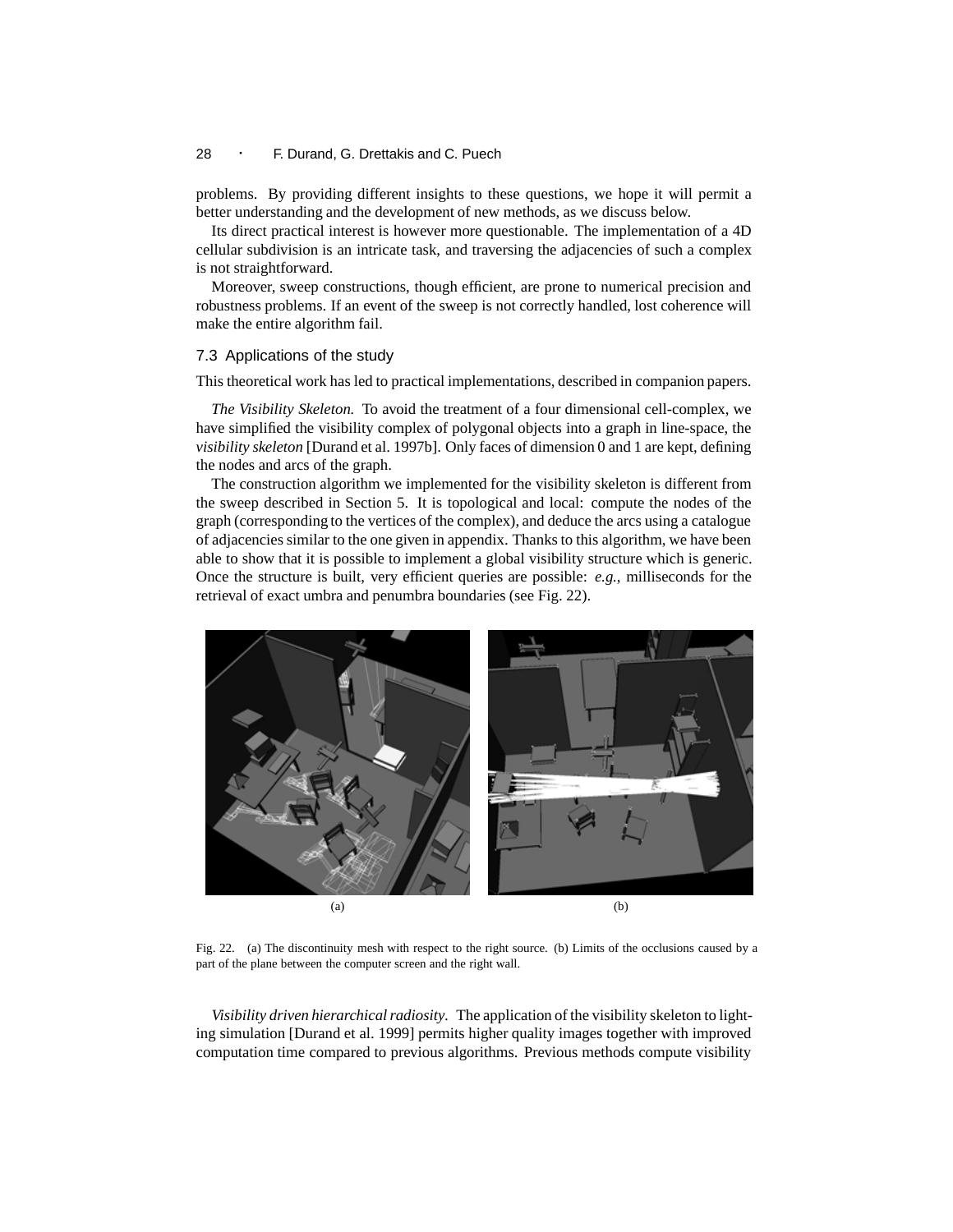by sampling, which is costly and inaccurate, while the visibility skeleton affords an efficient exact computation of the amount of light leaving one polygon arriving at a point (area-to-point form factor).

It also allows us to subdivide the mesh used to represent the lighting function along the limits of umbra and penumbra, with respect to any polygon, while previous methods were limited to a small number of primary light sources. In particular, we handle the discontinuities of the lighting function caused by the limits of visibility of indirect lighting.



Fig. 23. Images computed using our new hierarchical radiosity algorithm based on the Visibility Skeleton and hierarchical triangulations. (a) A scene with multiple sources. The skeleton construction took 2min 23s and the lighting simulation 8min. (b) A scene mainly lit by indirect light. The skeleton construction took 4min 12s and the lighting simulation 6min 58s. Note the shadows caused by indirect illumination, cast by the books on the back wall.

#### 7.4 Future work

The faces of the Visibility Complex directly translate the intricate nature of 3D visibility. They have no convexity nor monotonicity property, as illustrated by the irregular events of our sweep algorithm. Enforcing such properties could be achieved by appropriately subdividing the faces of the complex. The cylindrical partitions of Mulmuley [1991] or the cylindrical algebraic decomposition of Collins [1975] are two examples of such approaches. Unfortunately, this would increase the space complexity of the structure.

The recent breakthrough by Koltun on vertical decomposition of arrangements of algebraic surfaces in 4D [Koltun 2001] could be of great help in this context. He showed that the complexity of such a vertical decomposition is  $O(n^{4+\epsilon})$  for any  $\epsilon > 0$ . A vertical decomposition then permits logarithmic point-location queries, which translates into efficient ray-shooting queries. The application to other visibility problems should be studied.

In particular, the definition of an efficient view computation retrieval using the complex should be explored. We have not obtained such results because of the aforementioned problems of non-monotonicity. View maintenance raises the same issues.

The design of an efficient view-computation algorithm is highly related to the problem of an efficient construction of the complex. For polygonal scenes, another approach would sweep the scene by planes rotating around the edges of the polygons while maintaining a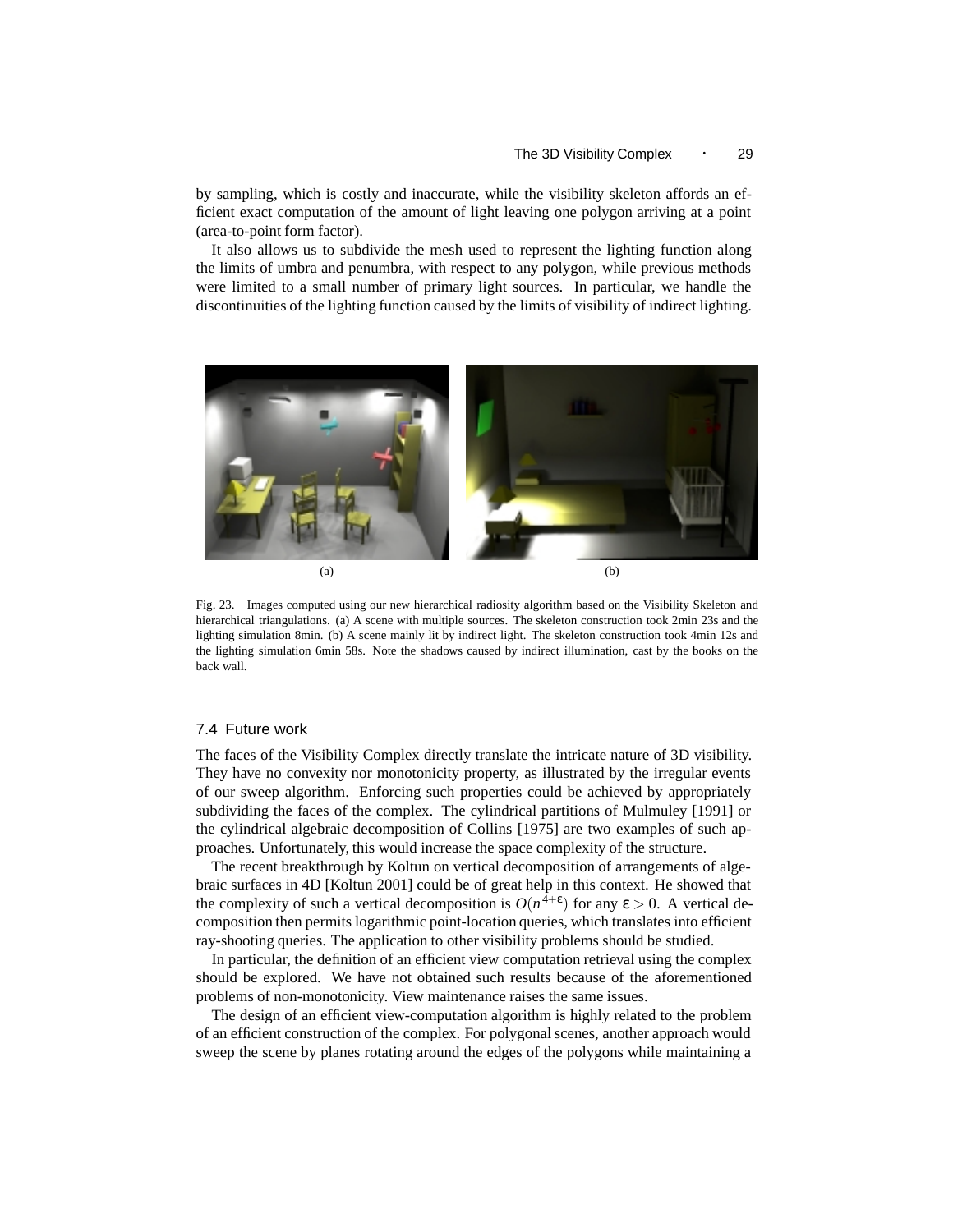| k        | k-face                  | $(k+1)$ -faces      | $(k+2)$ -faces  | $(k+3)$ -faces  | $(k+4)$ -faces |
|----------|-------------------------|---------------------|-----------------|-----------------|----------------|
| 3        | T                       | 34-faces            |                 |                 |                |
| 2        | $T_1 + T_2$             | $2T_1$              | 64-faces        |                 |                |
|          |                         | 2T <sub>2</sub>     |                 |                 |                |
| 1        | $T_1 + T_2 + T_3$       | $2T_1 + T_2$        | $3T_1$          | 10-faces        |                |
|          |                         | $1 T_1 + T_3$       | 4T <sub>2</sub> |                 |                |
|          |                         | $2T_2+T_3$          | $3T_3$          |                 |                |
|          | $T_1 + +T_2$            | $1 T_1 + T_2$       | $2T_1$          | 64-faces        |                |
|          |                         |                     | 2T <sub>2</sub> |                 |                |
| $\Omega$ | $T_1 + T_2 + T_3 + T_4$ | $2T_1+T_2+T_3$      | $3T_1 + T_2$    | $4T_1$          | 15 4-faces     |
|          |                         | $1 T_1 + T_2 + T_4$ | $4T_2+T_3$      | 6T <sub>2</sub> |                |
|          |                         | $1 T_1 + T_3 + T_4$ | $3T_3 + T_4$    | $6T_3$          |                |
|          |                         | $2T_2+T_3+T_4$      | $2T_1+T_3$      | $4T_4$          |                |
|          |                         | $2T_2+T_3+T_4$      | $2T_2+T_4$      |                 |                |
|          |                         | $2T_2+T_3+T_4$      | $1 T_1 + T_4$   |                 |                |
|          | $T_1 + + T_2 + T_3$     | $2T_1 + T_2$        | $2T_1 + T_2$    | $3T_1$          | 10 4-faces     |
|          |                         | $1 T_1 + T_2 + T_3$ | $2T_2+T_3$      | 4T <sub>2</sub> |                |
|          |                         |                     |                 | $3T_3$          |                |

Table 3. Adjacencies of the faces of the visibility complex of polygons and smooth objects.

2D visibility complex. The sweeps have to be synchronized, and only the portion of the scene visible from each vertex has to be maintained in the corresponding 2D complex. The definition of a topological order to sweep the 0-faces of the complex is yet another issue required to reach an optimal output-sensitive algorithm.

In the case of algebraic scenes, the work of Petitjean [1995, 1996] on enumerative geometry could be used to obtain tight bounds on the size of the complex depending on the degree of the objects.

#### ACKNOWLEDGMENTS

We are indebted to Sylvain Petitjean and Sylvain Lazard who pointed out initial errors in the derivation of the probabilistic bound. Frédéric Cazals's probabilistic skills were also of great help, in particular for indicating the relevant formula in the Santaló book. Finally, thanks to the anonymous reviewers, whose comments greatly helped us improve this paper.

#### APPENDIX

#### A. COMPLEXITY PROOF AND CATALOGUE OF ADJACENCIES

The number of  $(k+1)$ -faces adjacent to a *k*-face is bounded. For example a 1-face  $T_1$  +  $T_2 + T_3$  is adjacent to five 2-faces: two faces  $T_1 + T_2$ ,  $T_1 + T_3$  and two  $T_2 + T_3$ . There are two different  $T_1 + T_2$  faces because one extremity of the segments can either lie on the object tangent at  $T_3$  or not. See Fig. 24). The same applies to  $T_2 + T_3$ . The other adjacencies are summarized in table 3.

Each 4-face is adjacent to at least one 3-face, a 3-face to at least one 2-face, and a 2-face to at least one 1-face. However, a 1-face may not be adjacent to a 0-face. We sketch the demonstration. For a given *k*-face *F* of the complex (composed of segments), we consider the associated set of lines *S* with the same tangency properties. For example, a  $T_1 + T_2$ face is associated with the set of all lines tangent to  $T_1$  and  $T_2$ . This set of lines contains a subset S<sup>'</sup> that has one more incidence: it is tangent to an additional object or some of the lines tangent to two objects belongs to their common tangent plane. Consider now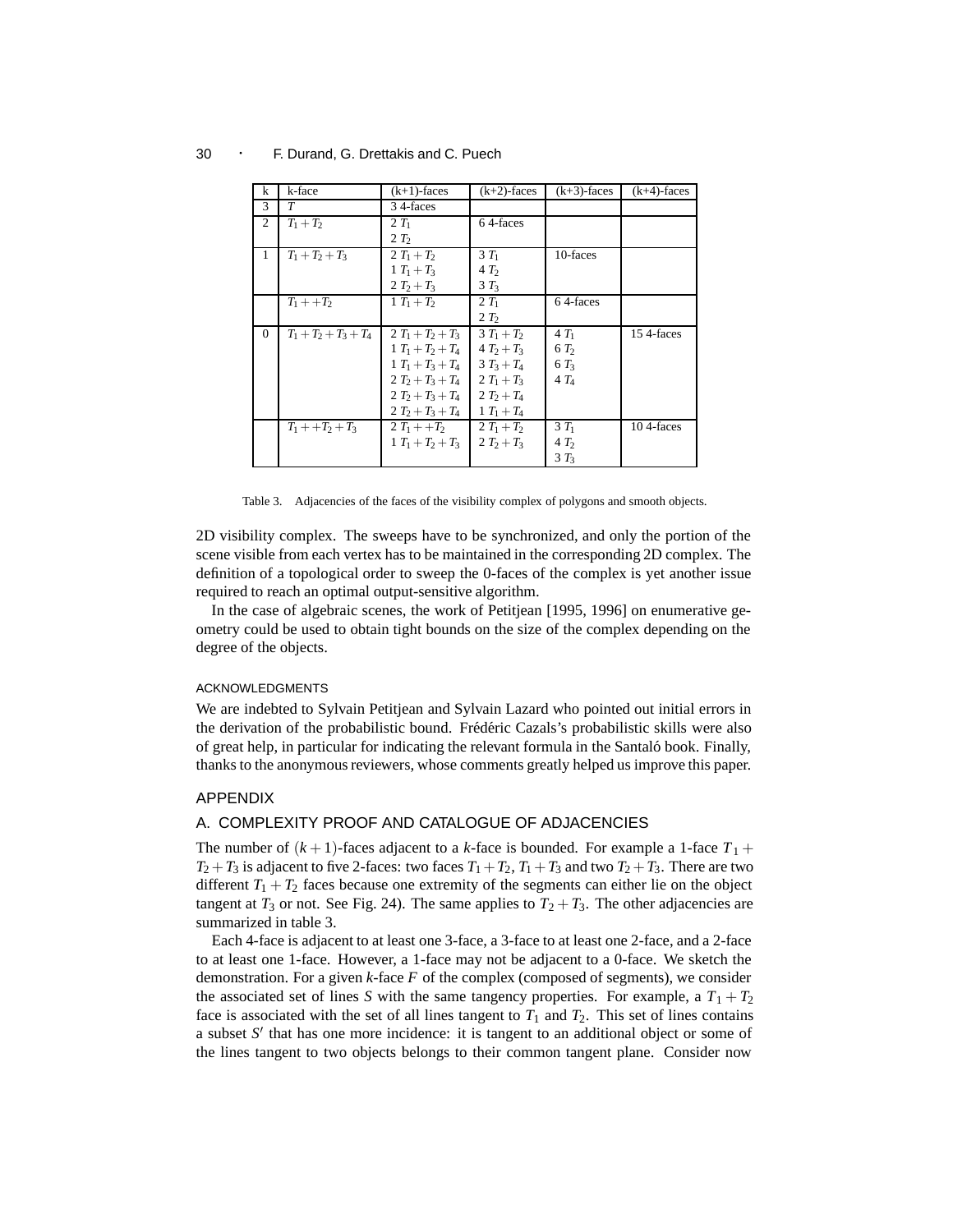

Fig. 24. Adjacencies at a  $T_1 + T_2 + T_3$  face. Two different  $T_1 + T_2$  sets of bitangents are adjacent: one with extremity  $O_3$  (such as *S*) and one lying above  $T_3$  (such as *S'*).

a continuous path from the line associated with a segment  $s$  of  $F$  to one of  $S'$ , and the corresponding continuous path over the segments<sup>2</sup>. If all the segments of this path have the same extremities,  $F$  is adjacent to the face with one additional incidence associated with  $S'$ , otherwise when the extremity changes there is a tangency local event and thus a lower-dimensional face.

We illustrate this by the example of a *T* 3-face and a maximal free segment *s* of this face (Fig. 25). We consider the case where *s* does not have an extremity lying at infinity. Consider a plane *P* containing *s*. We define *l* to be the first line in a polar order tangent to both the object at *T* and the object  $O_1$  at one of the extremity of *s* (see Fig. 25). Consider a continuous path  $l(t)$  in the line space from the line defined by *s* to *l*. A corresponding continuous path can be defined over the segments by considering for each  $l(t)$  the segment  $s(t)$  tangent to the object at *T*. If  $s(t)$  always has the two same objects at its extremities, it belongs to the same *T* 3-face as *s* and this face is thus adjacent to a  $T + T$  2-face at segment  $s'$ (Fig. 25(a)), otherwise when the object at one extremity changes the segment is tangent to two objects and there is also a  $T + T$  2-face (Fig. 25(b)). The other cases can be demonstrated in a similar manner.

Note that a 1-face is not necessarily adjacent to a 0-face (the scene in Figure. 13(a) does not have a 0-face). This is why the 3D Visibility Complex is not a CW complex [Hatcher 2001].

#### REFERENCES

ADELSON, E. H. AND BERGEN, J. R. 1991. The plenoptic function and the elements of early vision. *M. Landy and J. A. Movshon, (eds)* Computational Models of Visual Processing, 3–20.

BOISSONNAT, J.-D. AND YVINEC, M. 1998. *Algorithmic geometry*. Cambridge University Press.

- CLARKSON, K. L. 1987. New applications of random sampling to computational geometry. *Discrete and Computational Geometry 2*, 195–222.
- COLLINS, G. 1975. Quantifier elimination for real closed fields by cylindrical algebraic decomposition. In *Proceedings Second GI Conference on Automata Theory and Formal Languages*, Volume 33 of *Lecture Notes in Computer Science* (Berlin, 1975), pp. 134–183. Springer-Verlag.

<sup>&</sup>lt;sup>2</sup>the notion of corresponding path in segment space is not always properly defined because of the branchings due to tangency. In our case however, if tangency occurs, one incidence is added and we have our adjacent face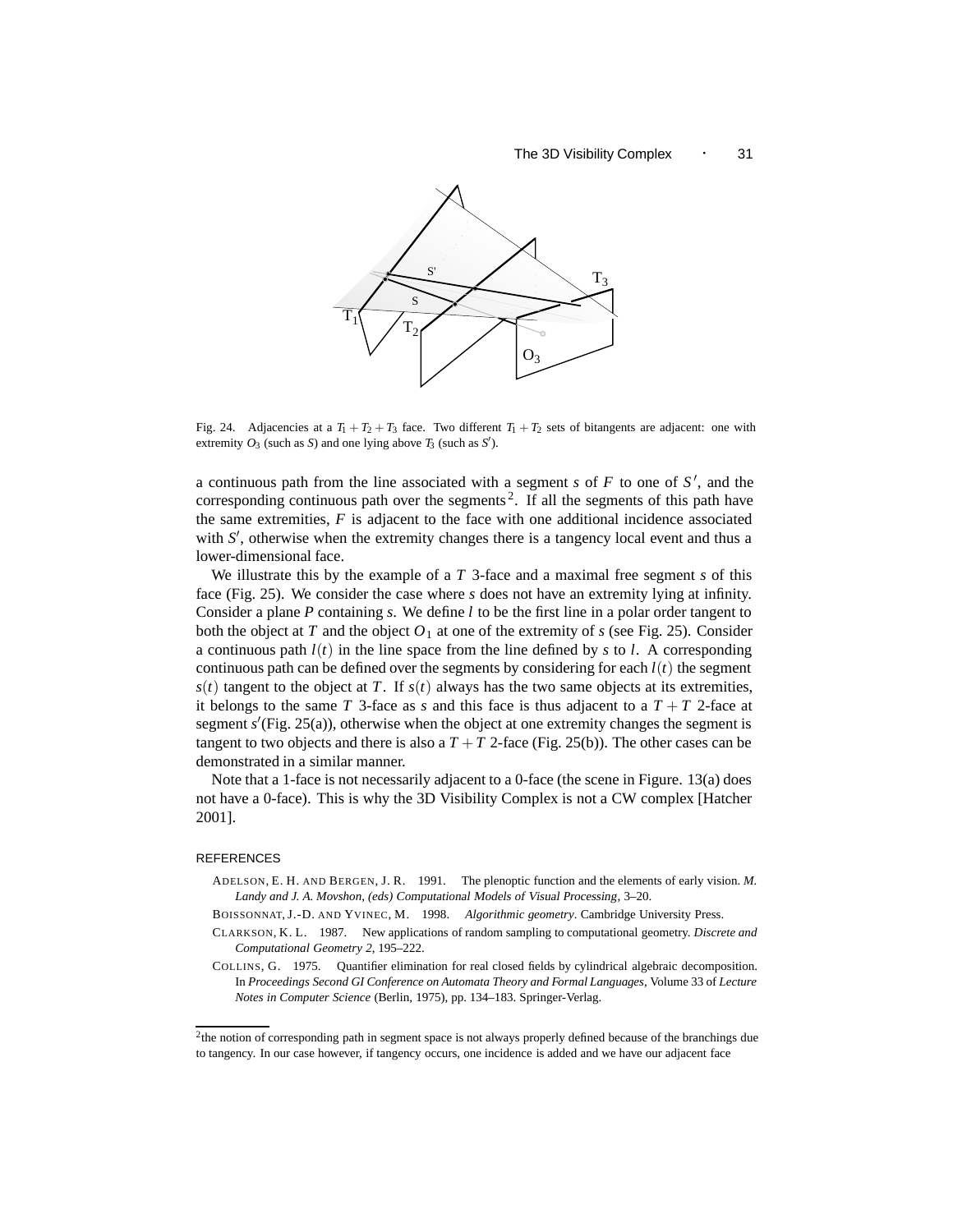

Fig. 25. Construction of a segment of a  $T + T$  2-face adjacent to a  $T$  3-face.

- COORG, S. AND TELLER, S. J. 1996. Temporally coherent conservative visibility. In *Proceedings of the Twelfth Annual Symposium On Computational Geometry (ISG '96)* (New York, May 1996), pp. 78–87. ACM Press. http://graphics.lcs.mit.edu/˜satyan/pubs.html.
- COORG, S. AND TELLER, S. J. 1997. Real-time occlusion culling for models with large occluders (color plate S. 189). In *Proceedings of the Symposium on Interactive 3D Graphics* (New York, April27– 30 1997), pp. 83–90. ACM Press. http://graphics.lcs.mit.edu/˜satyan/pubs.html.
- DE BERG, M., KATZ, M. J., VAN DER STAPPEN, A. F., AND VLEUGELS, J. 1997. Realistic input models for geometric algorithms. In *Proceedings of the 13th International Annual Symposium on Computational Geometry (SCG-97)* (New York, June 4–6 1997), pp. 294–303. ACM Press.
- DRETTAKIS, G. AND FIUME, E. 1994. A fast shadow algorithm for area light sources using backprojection. *Computer Graphics 28*, Annual Conference Series (July), 223–230. http://wwwimagis.imag.fr/˜George.Drettakis/pub.html.
- DURAND, F. 1999. *3D Visibility, analysis and applications*. Ph. D. thesis, U. Joseph Fourier, Grenoble. http://www-imagis.imag.fr.
- DURAND, F., DRETTAKIS, G., AND PUECH, C. 1996. The 3D visibility complex: A new approach to the problems of accurate visibility. In X. PUEYO AND P. SCHRÖDER Eds., *Eurographics Rendering Workshop 1996* (New York City, NY, June 1996), pp. 245–256. Eurographics: Springer Wein. ISBN 3-211-82883-4, http://www-imagis.imag.fr/Publications/.
- DURAND, F., DRETTAKIS, G., AND PUECH, C. 1997a. The 3d visibility complex: a unified datastructure for global visibility of scenes of polygons and smooth objects. In *Canadian Conference on Computational Geometry* (Aug. 1997). http://www-imagis.imag.fr/˜Fredo.Durand.
- DURAND, F., DRETTAKIS, G., AND PUECH, C. 1997b. The visibility skeleton: a powerful and efficient multi-purpose global visibility tool. In *SIGGRAPH 97 Conference Proceedings*, Annual Conference Series (Aug. 1997), pp. 89–100. ACM SIGGRAPH: Addison Wesley.
- DURAND, F., DRETTAKIS, G., AND PUECH, C. 1999. Fast and accurate hierarchical radiosity using global visibility. *ACM Transactions on Graphics 18*, 2 (April), 128–170.
- DURAND, F., ORTI, R., RIVIÈRE, S., AND PUECH, C. 1996. Radiosity in flatland made visibly simple. In *video 12th Annu. ACM Sympos. Comput. Geom.* (1996).
- DURAND, F. AND PUECH, C. 1995. The visibility complex made visibly simple. In *video 11th Annu. ACM Sympos. Comput. Geom.* (1995).
- EGGERT, D., BOWYER, K., AND DYER, C. R. 1992. Aspect graphs: State-of-the-art and applications in digital photogrammetry. In *Proceedings of the 17th Congress of the International Society for Photogrammetry and Remote Sensing, Part B5* (1992), pp. 633–645.
- GIGUS, Z. AND MALIK, J. 1990. Computing the aspect graph for the line drawings of polyhedral objects. *IEEE Trans. on Pat. Matching & Mach. Intelligence 12*, 2 (Feb.), 113–122.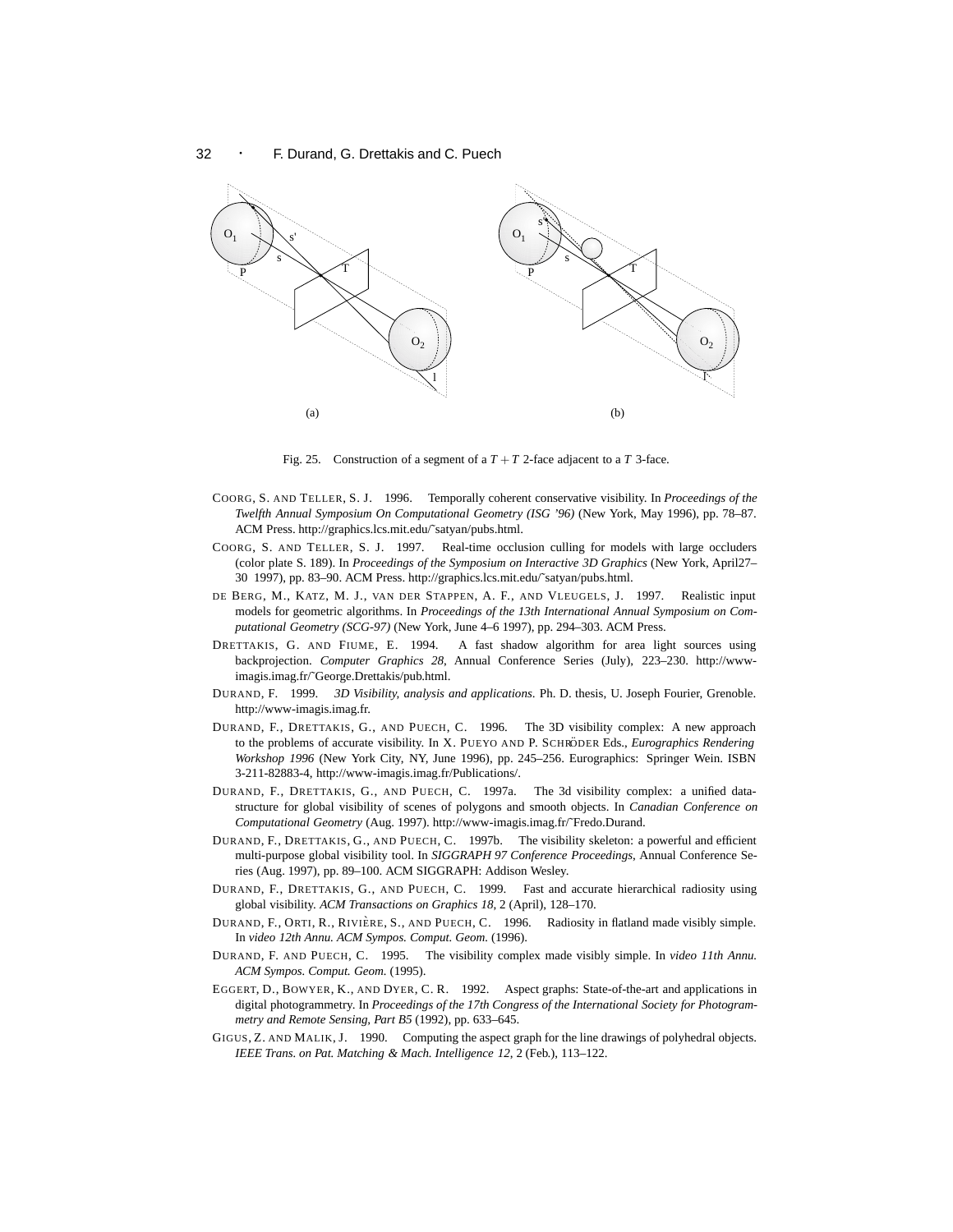- GORTLER, S. J., GRZESZCZUK, R., SZELISKI, R., AND COHEN, M. F. 1996. The lumigraph. In H. RUSHMEIER Ed., *SIGGRAPH 96 Conference Proceedings*, Annual Conference Series (Aug. 1996), pp. 43–54. ACM SIGGRAPH: Addison Wesley. held in New Orleans, Louisiana, 04-09 August 1996, http://hillbilly.deas.harvard.edu/˜sjg/.
- GUIBAS, L. J., LATOMBE, J.-C., LAVALLE, S. M., LIN, D., AND MOTWANI, R. 1999. Visibilitybased pursuit-evasion in a polygonal environment. *International Journal of Computational Geometry and Applications 9*, 5 (Oct.), 471–494.
- HATCHER, A. 2001. *Algebraic Topology*. Cambridge University Press.
- HOLZSCHUCH, N., SILLION, F., AND DRETTAKIS, G. 1994. An Efficient Progressive Refinement Strategy for Hierarchical Radiosity. In *Fifth Eurographics Workshop on Rendering* (Darmstadt, Germany, June 1994), pp. 343–357. http://www.loria.fr/˜holzschu.
- KERGOSIEN, Y. L. 1981. La famille des projections orthogonales d'une surface et ses singularités. C.R. *Acad. Sc. Paris 292*, 929–932.
- KOENDERINK, J. J. 1987. An internal representation for solid shape based on the topological properties of the apparent contour. In W. RICHARDS AND S. ULLMAN Eds., *Image Understanding 1985–86* (Norwood, NJ, 1987), pp. 257–285. Ablex.
- KOENDERINK, J. J. AND VANDOORN, A. J. 1976. The singularities of the visual mapping. *BioCyber 24*, 1, 51–59.
- KOENDERINK, J. J. AND VANDOORN, A. J. 1979. The internal representation of solid shape with respect to vision. *BioCyber 32*, 211–216.
- KOLTUN, V. 2001. Almost tight upper bounds for vertical decompositions in four dimensions. In *Proceedings 42nd Symposium on Foundations of Computer Science* (2001). http://www.math.tau.ac.il/˜vladlen/.
- LANGER, M. S. AND ZUCKER, S. W. 1997. Casting light on illumination: A computational model and dimensional analysis of sources. *Computer Vision and Image Understanding: CVIU 65*, 2 (Feb.), 322– 335.
- LAURENTINI, A. 1994. The visual hull concept for silhouette-based image understanding. *T-PAMI 16*, 150–162.
- LEVOY, M. AND HANRAHAN, P. 1996. Light field rendering. In H. RUSHMEIER Ed., *SIG-GRAPH 96 Conference Proceedings*, Annual Conference Series (Aug. 1996), pp. 31–42. ACM SIGGRAPH: Addison Wesley. held in New Orleans, Louisiana, 04-09 August 1996, http://wwwgraphics.stanford.edu/papers/light/.
- MATHAI, A. M. 1999. *An Introduction to Geometrical Probability*. Gordon and Breach Science Publishers.
- MULMULEY, K. 1991. Hidden surface removal with respect to a moving view point (extended abstract). In *STOC: ACM Symposium on Theory of Computing (STOC)* (1991), pp. 512–522.
- ORTI, R., RIVIÈRE, S., DURAND, F., AND PUECH, C. 1996. Radiosity for dynamic scenes in flatland with the visibility complex. In J. ROSSIGNAC AND F. SILLION Eds., *Computer Graphics Forum (Proc. of Eurographics '96)*, Volume 16(3) (Poitiers, France, Sept. 1996), pp. 237–249.
- PELLEGRINI, M. 1990. Stabbing and ray shooting in 3-dimensional space. In *Proc. 6th Annu. ACM Sympos. Comput. Geom.* (1990), pp. 177–186.
- PELLEGRINI, M. 1993. Ray shooting on triangles in 3-space. *Algorithmica 9*, 471–494.
- PELLEGRINI, M. 1994. On lines missing polyhedral sets in 3-space. *Discrete & Computational Geometry 12*, 203–221.
- PELLEGRINI, M. AND SHOR, P. W. 1992. Finding stabbing lines in 3-space. *GEOMETRY: Discrete & Computational Geometry 8*.
- PETITJEAN, S. 1992. Computing exact aspect graphs of smooth objects bounded by smooth algebraic surfaces. Master's thesis, University of Illinois, Urbana-Champaign, IL. availabel as technical report UIUC-BI-AI-RCV-92-04.
- PETITJEAN, S. 1995. The number of views of piecewise-smooth algebraic objects. *Proceedings of Proceedings of the Symposium on Theoretical Aspects of Computer Science, Lecture Notes in Computer Science 900*, 571–582.
- PETITJEAN, S. 1996. The enumerative geometry of projective algebraic surfaces and the complexity of aspect graphs. *International Journal of Computer Vision 19*, 3, 1–27.